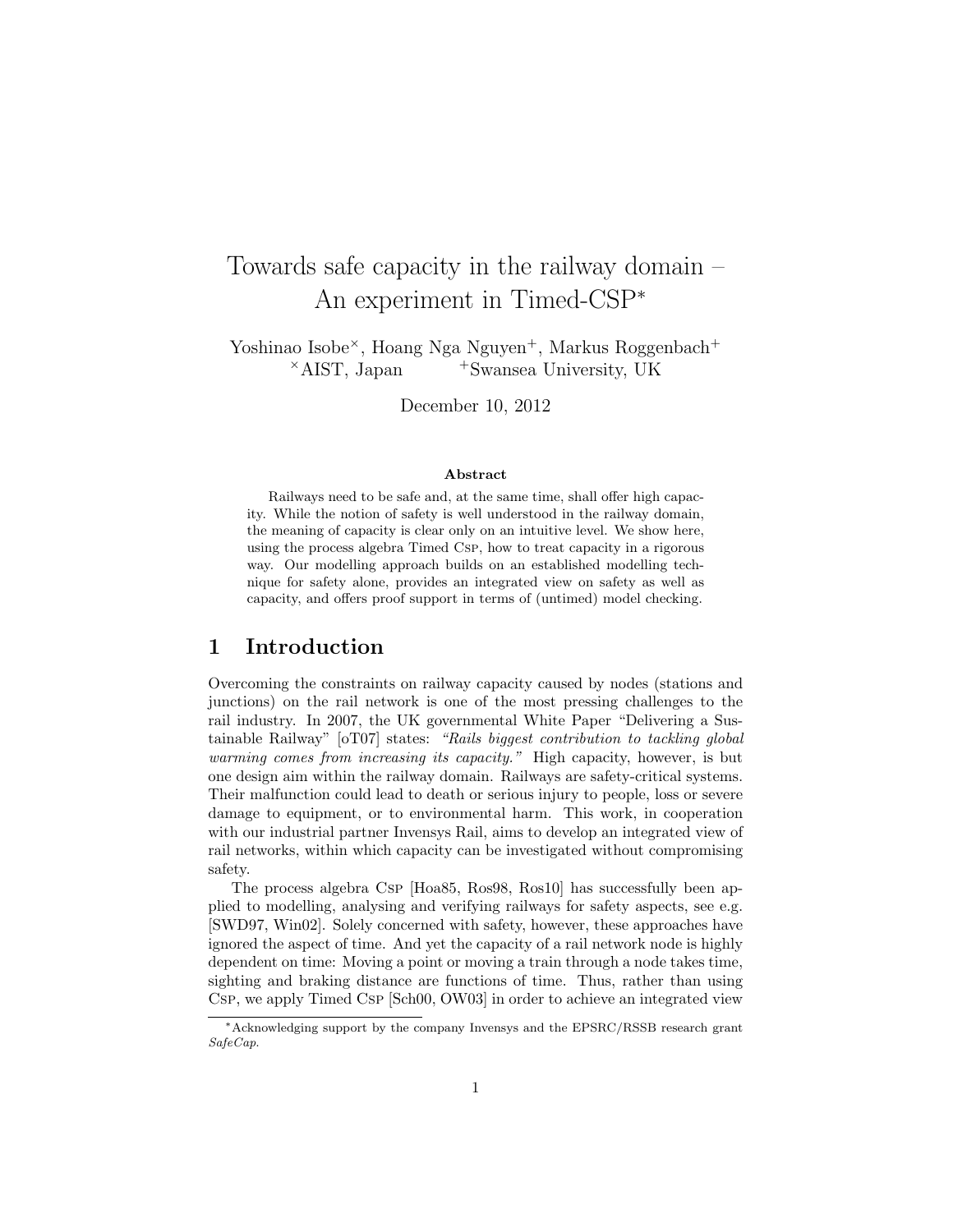on safety and capacity. While, e.g., [SWD97, Win02] model safety within Csp, to the best of our knowledge we are the first to consider railway capacity in Timed Csp or a related formalism.

Of the various capacity notions within the railway domain, we deal here with the so-called theoretical line capacity. "Theoretical capacity" denotes the capacity that in principal can be scheduled (as opposed to the capacity actually used). "Line capacity" stands for a setting, which considers only trains of the same characteristic (e.g. all trains have the same breaking behaviour and the same maximal speed) that all take the same path through a network. It is future work to capture the more complex notion of network capacity (the number of trains that can operate on a rail network in a given time period).

In Csp and Timed Csp, the verification of properties such as safety and capacity requires  $(1)$  to formulate the property of interest as a process *Prop*  $(2)$ to model the system under consideration as a process  $Sys$  and  $(3)$  to prove a refinement statement  $Prop \leadsto Sys.$  For Csp, tools such as the model checker FDR and the interactive theorem prover Csp-Prover [IR, IR05] can prove such refinement statements. For Timed Csp, the Timed Csp simulator [DGR11] can provide first insights into the system, the solver Horae [DHSZ06] can prove refinements, and, finally, for a restricted sub-language of Timed Csp, refinement statements over Timed Csp can equivalently translated into Csp, i.e., the Csp proof support can be re-used for Timed Csp.

Our paper is organized as follows: First, we discuss basic railway concepts in terms of a simple example and motivate the question of capacity. Then, we review railway modelling for safety in Csp following the approach by [Win02]. Next, the language Timed Csp and the idea of timed traces is introduced. In Section 5, we describe how to extend [Win02]'s modelling in order to capture the timing of events on a railway. Given such a timed behaviour, we can ask what capacity it has: in a first step, we define capacity as a function on timed traces; in a second step, we make this notion of capacity visible via a non-interfering observer process, which runs in parallel to the railway system. This observer process enables us to encode our capacity definition as a Timed Csp refinement, see Section 7. Using results from [OW03] and [HMP92], the Timed Csp refinement statements for safety and capacity can be translated into (untimed) Csp. We conclude our paper by applying these results to our original example.

### 2 A simple railway

Figure 1 shows a simple track plan, namely the single line. The single line consists of two routes  $R_1$  and  $R_2$ , which are protected by two-aspect signals  $S_1$ and  $S_2$ , respectively. Each route is divided further into tracks.  $R_1$  comprises of two tracks AE and AF while  $R_2$  consists of AG and AH. There are two special tracks, namely Entry and Exit, at both ends of the single line from which trains enter and exit the line, respectively. Trains can "appear" on the Entry track, travel along the routes  $R_1$  and  $R_2$  towards the *Exit* track, where they then "vanish". The signals  $S_1$  and  $S_2$  show either "proceed" or "halt". Train drivers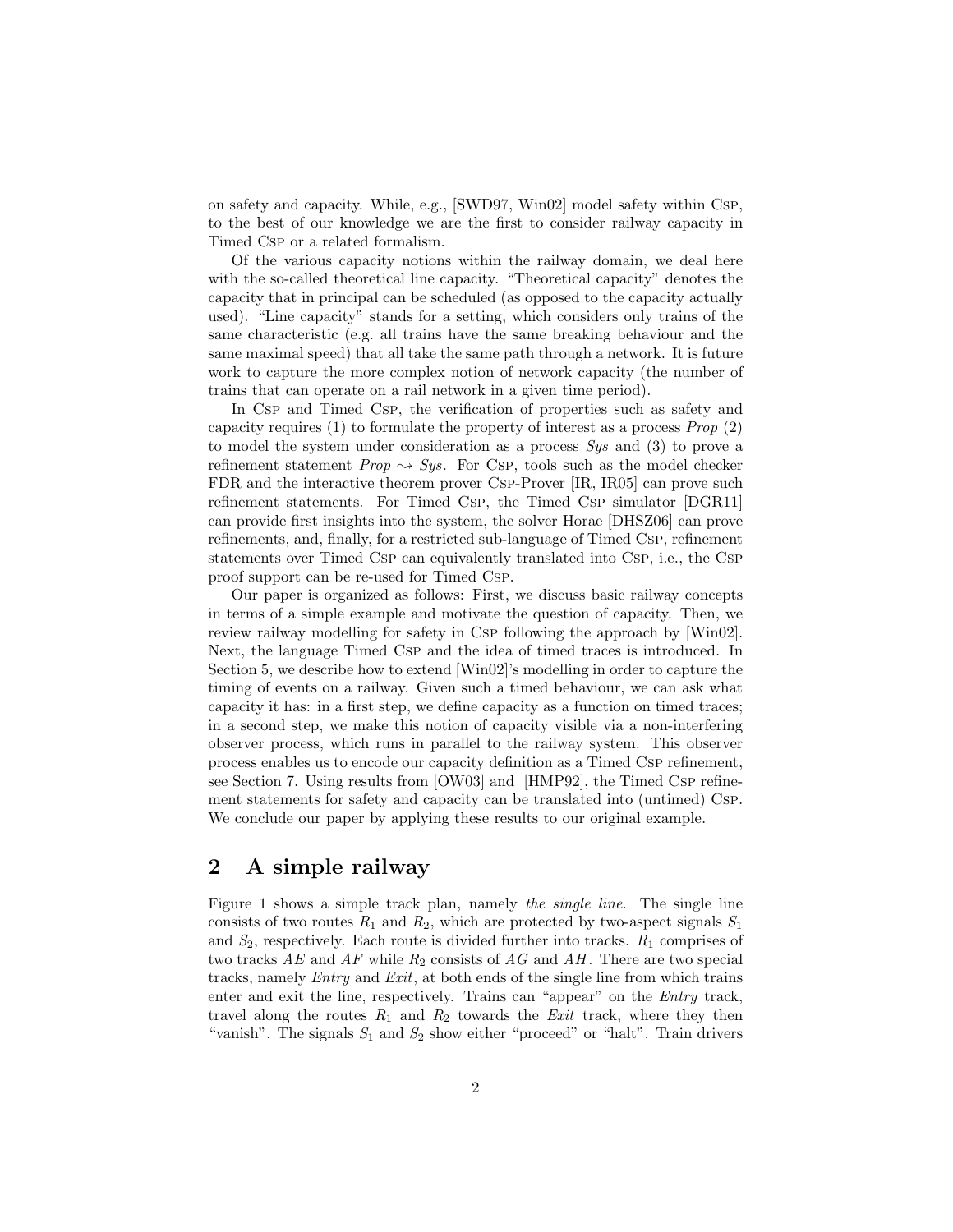are only allowed to enter a route, say  $R_1$ , when the protecting signal, in our example  $S_1$ , shows "proceed". Otherwise, the train driver has to stop and to wait for a "proceed".



Figure 1: The track plan of the single line

Railway signals are controlled by a so-called interlocking. This interlocking shall guarantee safety. In general, train movements are considered safe if there is no collision (two trains on the same track at the same time) and no derailment (no point moves while there is a train moving over or trains are too fast while passing a point). As our single line has no point, it suffices for our paper, to consider collision freedom only.

The interlocking gathers inputs from the physical railway such as train locations with respect to tracks and sends out commands to control signal aspects and point positions. To this end, it implements so-called control tables.

Under current UK regulations, the following control tables are prescribed for the signals  $S_1$  and  $S_2$ , which we will consider as Scenario 1:

$$
\frac{CT_1 - S_1 \mid Clear}{\text{Proceed} \mid AE, AF, AG} \qquad \frac{CT_1 - S_2 \mid Clear}{\text{Proceed} \mid AG, AH}
$$

Signal  $S_1$  only shows proceed when tracks  $AE$ ,  $AF$  and  $AG$  all are clear. The track  $AG$  is called "overlap". The rationale behind this rule is that – even when the driver sees signal  $S_1$  too late, e.g., just when she is passing it – she will always be able to stop the train before entering track AH .

Scenario 2 makes the assumption that all trains are equipped with an Automatic Train Protection (ATP) system [KR01]. ATP ensures that trains brake when needed. Thanks to ATP, trains are guaranteed to stop at or before signal  $S_1$ . Therefore the overlap AG can be removed from the clear part of control table of signal  $S_1$ 

$$
\begin{array}{c|c}\nCT_2-S_1 & \text{Clear} \\
\hline\n\text{Proceed} & AE, AF\n\end{array}
$$

while the control table of signal  $S_2$  remains the same. Under current UK regulations, Scenario 2 is not allowed.

In the railway domain, capacity is regarded as an elusive concept which is not easy to define and measure. In general, it can be described as below:

Capacity determines the maximum number of trains that would be able to operate on a given railway infrastructure, during a specific time interval, given the operational conditions [ABI+08].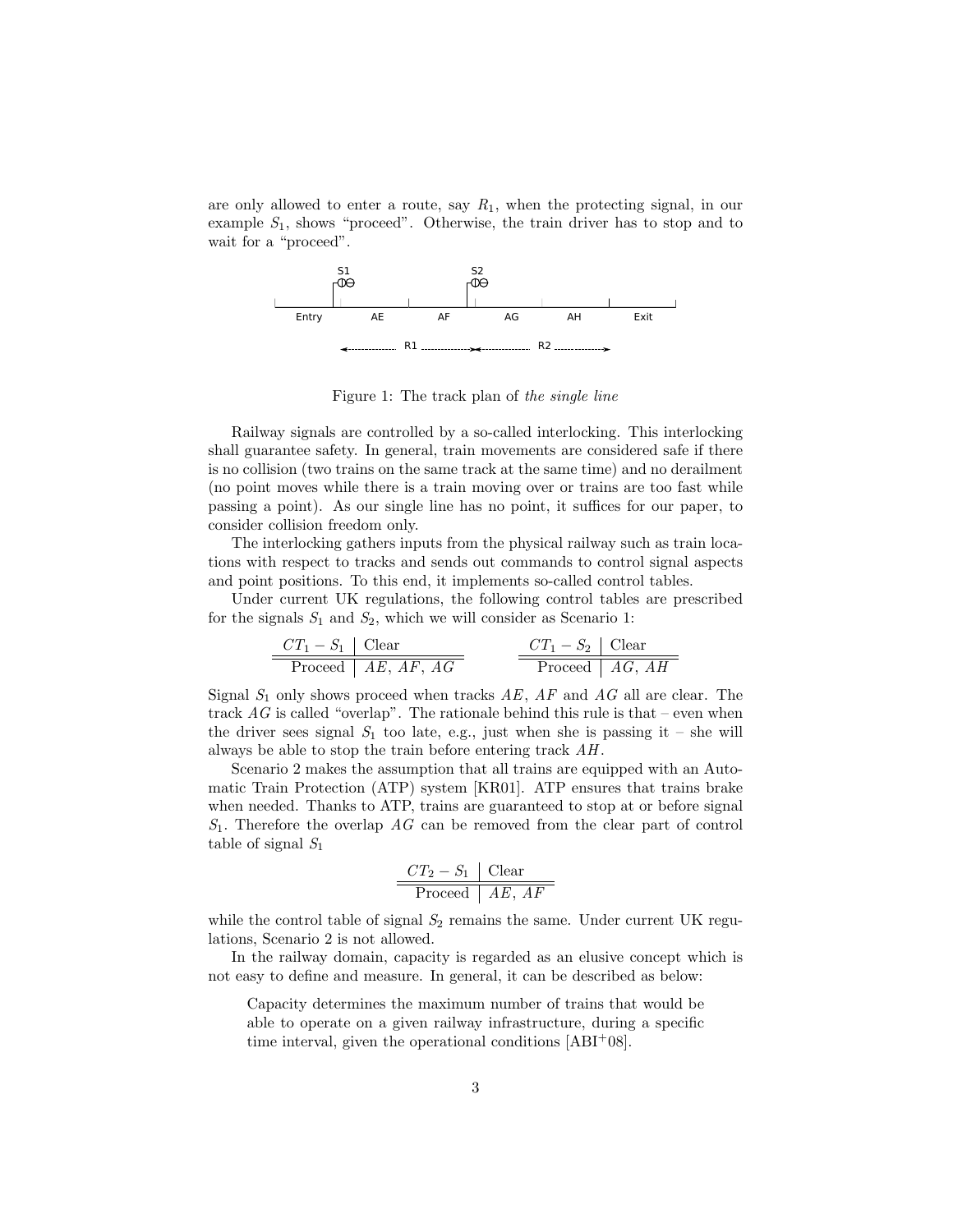Coming back to our single line example, the general view in railway industry, shared by our industrial partner Invensys, is the following: Removing overlaps such as track AH from control tables increases capacity. The scientific questions are: Can safety still be guaranteed? How can the expected effect be measured? Based on these results, the political question would be: Is the gained capacity increase enough to start changing regulations?

### 3 Modelling railways for safety in CSP

The process algebra Csp [Hoa85, Ros98, Ros10] provides a well established formalism to describe concurrent systems. While there is still ongoing research on foundations, Csp has found many applications in industry, e.g., in Train Controllers, Avionics, Security Protocols.

Csp describes reactive systems in terms of abstract, discrete events such as "train 12 enters track 1". The events of a system are collected in an alphabet of communications  $\Sigma$ . All these communications are atomic. In Csp terminology, a reactive system is a process. Such a process can be Stop, the system that does not do anything. Another basic process is  $Skip$ , which is a system that first performs the termination event  $\checkmark$  (pronounced as tick) and then behaves like *Stop*. Given an event, say  $a$ , and a process, say  $P$ , one can form the new process  $a \rightarrow P$  which first engages in a and then behaves like P. Csp offers two choice operators between processes: with internal choice  $P \sqcap Q$ , the newly formed process chooses between P and  $Q$  – with external choice  $P \Box Q$ , the environment chooses if P or Q is to be performed. Sequential composition of two processes P and Q passes control:  $P$ ; Q first behaves like P, should P terminate, it behaves like Q. Csp offers various operators to combine processes in parallel:  $P \parallel \parallel Q$  runs the processes P and Q independent of each other;  $P||X||Q$  requires them to cooperate on the events in the set X. There also is hiding  $P \setminus X$  of events and renaming of events  $f(P)$  using a function f on the events. Recursion offers the possibility to describe non terminating systems.

[Win02] describes how to model railway systems in Csp for proving their safety. The first step is to formalise the track plan as a graph using a functional language for data description:

```
datatype TrackIDS = Entry | Exit | AE | AF | AG | AH
next(t) = if (t == Entry) then {AE} else if (t == AE) ...datatype SignalIDs = S1 | S2
signalhome(s) = if (s==S1) then Entryelse if (s==S2) then AF else AF
signalend(s) = if (s==S1) then AGelse if (s==S2) then AH else AH
```
Then, trains are modelled as processes. The state of a train is characterized by its identifier id, by the position of its front and its rear . Trains can move along the track plan only: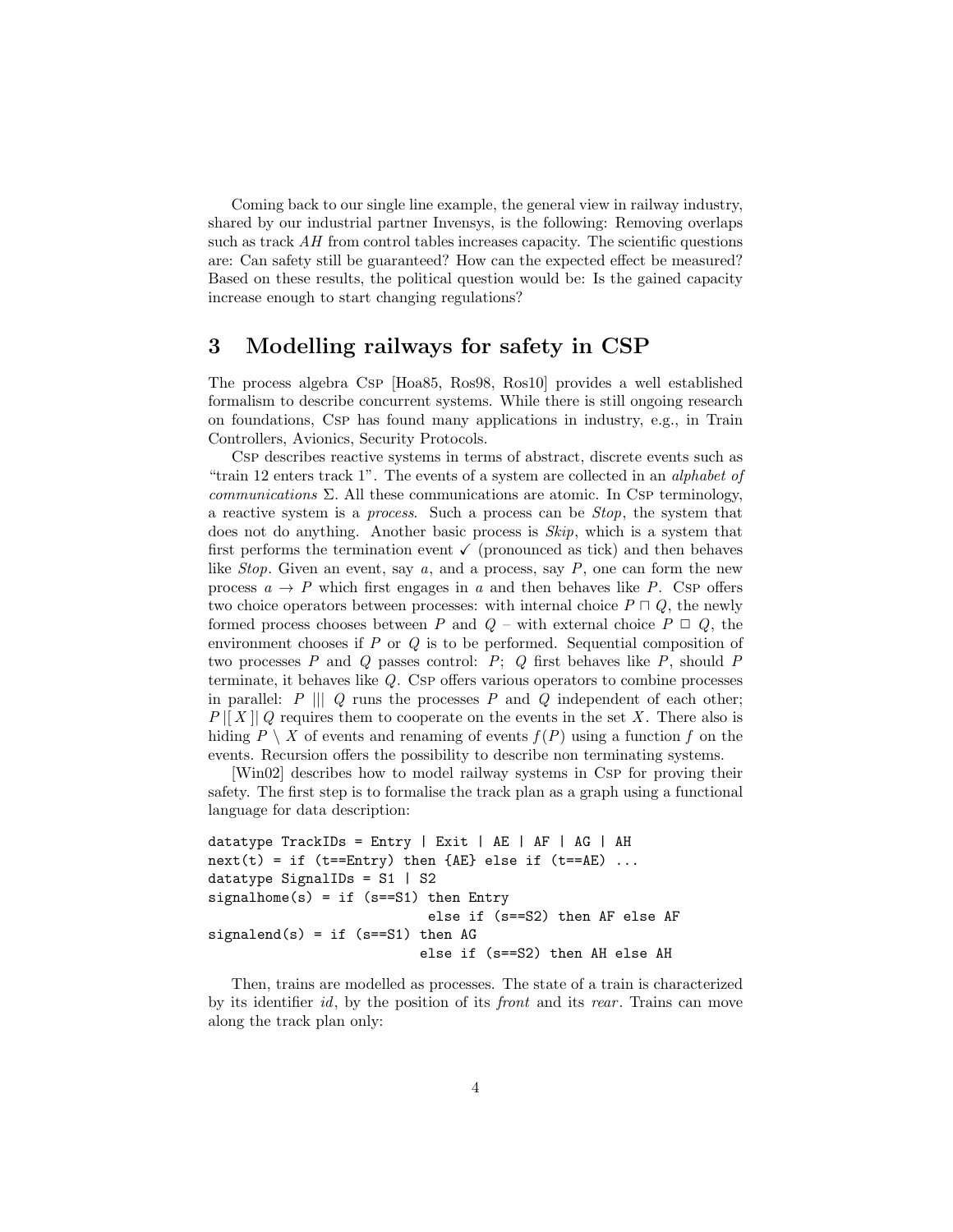```
BehaveTrain(id.front.rear) =
([]t:next(front)@
    (front == rear &Moveff.front.t -> BehaveTrain(id.t.rear)))
    \lceil]
    (front != rear &
         Moverr.rear.front -> BehaveTrain(id.front.front)
)
```
In the beginning, conceptually we assume all trains to be on the Entry track:

```
Trains = ||| id : TrainIDs @ TrainBehave(id.Entry.Entry)
```
Finally, control tables are modelled: When the front of a train enters the protected area, the signal state becomes Red indicating "halt". Similarly, when the rear of a train leaves the protected area, the signal state becomes Green indicating "proceed".

```
SignalBehave(id.aspect) =
(\text{aspect} == \text{Green} \&[] n : next(signalhome(id)) ©
  moveff.signalhome(id).n -> SignalBehave(id.Red))
\lceil]
(aspect == Red &
 [] n : next(signalend(id)) @moverr.signalend(id).n -> SignalBehave(id.Green))
```
In the beginning, all signals show Green:

Signals = ||| id : SignalIDs @ SignalBehave(id.Green)

Finally, the whole train system comprises trains and signals, which interact through a set of synchronized events:

```
TrainSystem =
Trains
\Boxunion(Union(
{{ moveff.signalhome(id).n |
   n<- next(signalhome(id)) } | id <- SignalIDs }),
Union(
{{ moverr.signalend(id).n |
   n<- next(signalend(id)) } | id <- SignalIDs }))
|]
Signals
```
We formalise the property "no collision" closely to [Win02]. In our example of the single line railway, a collision only occurs if the front of a train moves into an occupied track. Relatively to a set Occ of currently occupied tracks, the process SafeMove models all collision free train movement: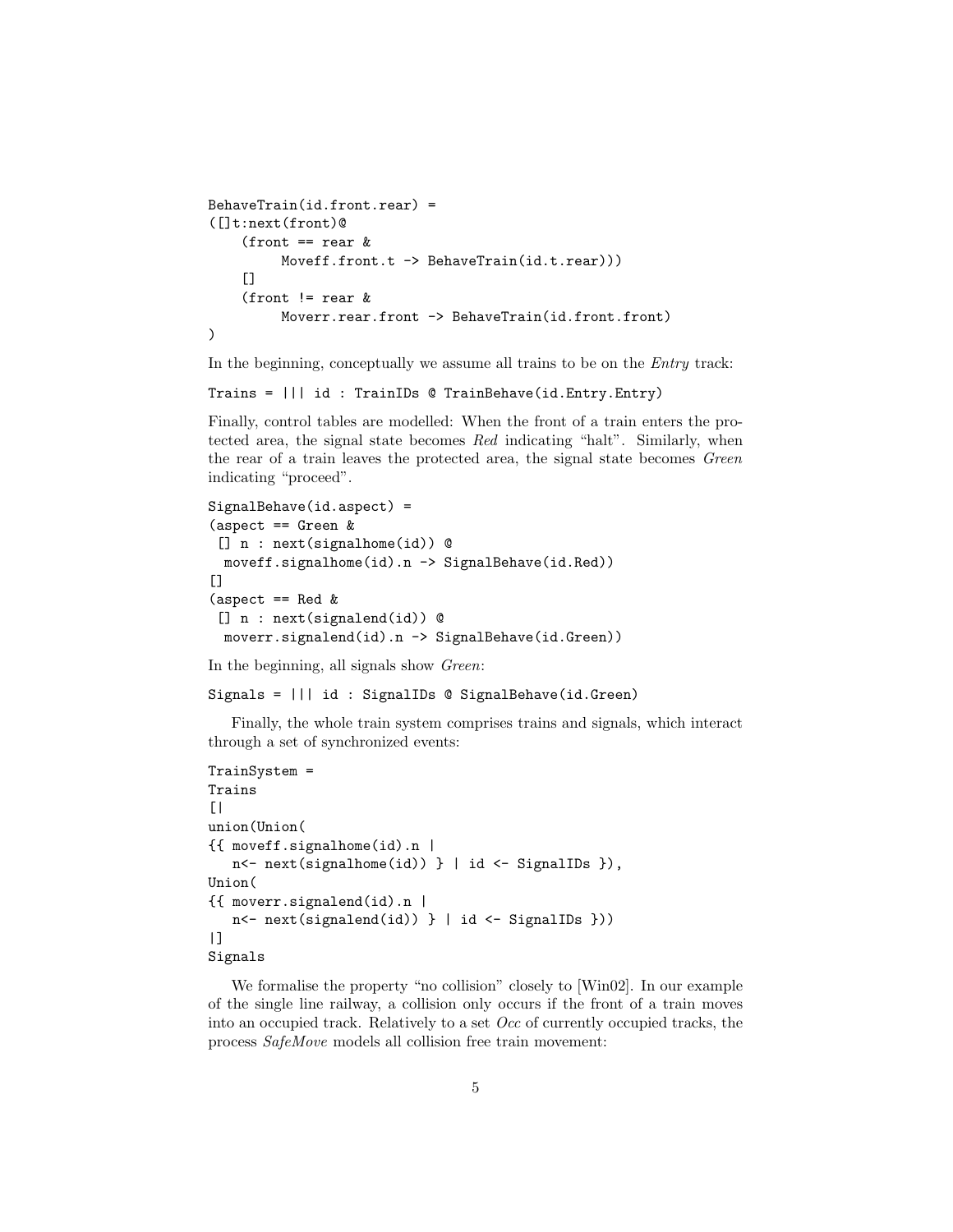```
SafeMove(Occ) =
[] c : Occ @
  [] n : next(c) \& (not member(n, Occ) or n==Exit & moveff.c.n
                      -> SafeMove(union(Occ,{n}))
                     \lceil]
                     member(n,Occ) & moverr.c.n
                      -> SafeMove(union(diff(Occ,{c}),{Entry})))
```
Our model is safe iff it contains only safe moves. This can equivalently be formulated in Csp as the refinement statement over the traces of the respective processes:

 $SafeMove(Entry) \sqsubseteq_{Trace} TrainSystem$ 

## 4 Timed CSP and timed traces

Time is an integral aspect of computer systems. It is essential for modelling a system's performance, but may also effect its safety or security. Timed Csp [Sch00] conservatively extends the process algebra Csp by timed primitives, where real numbers  $\geq 0$  model how time passes with reference to a single, conceptually global clock.

Syntactically, the core extension of Csp to Timed Csp is astonishingly small. There are only three new operators:

- $a@u \rightarrow P(u)$  Time u of how long the event a has been delayed,
- $P \triangleright^d Q$  timeout after d time units, and
- $P \triangle_e Q$  interrupt after e time units.

Based on these, Timed Csp adds many operators as syntactic sugar. Most prominent are

- *Wait*  $d = Stop \geq d$  *Skip* the process, which waits for d time units before it terminates – and
- $a \stackrel{d}{\rightarrow} P = a \rightarrow (Stop \triangleright^d P)$  a delayed event prefix, which first performs  $a$ , then waits for  $d$  time units, before it behaves as  $P$ .

In Timed Csp, systems perform timed events  $(r, e) \in \mathbb{R}_{\geq 0} \times \Sigma : r$  is the time at which event e occurs. Events are instantaneous, i.e., they do not take any time. The execution of a system leads to a timed trace which consists of all timed events that the system has performed. Such a timed trace  $t =$  $\langle (r_1, e_1), \ldots, (r_n, e_n) \rangle$  has the properties:

- t is ordered, i.e.,  $\forall 1 \leq i < j : r_i \leq r_j$ , and
- only the last element of t can be the termination symbol  $\checkmark$ , i.e.,  $\forall 1 \leq i < n : e_i \neq \checkmark$ .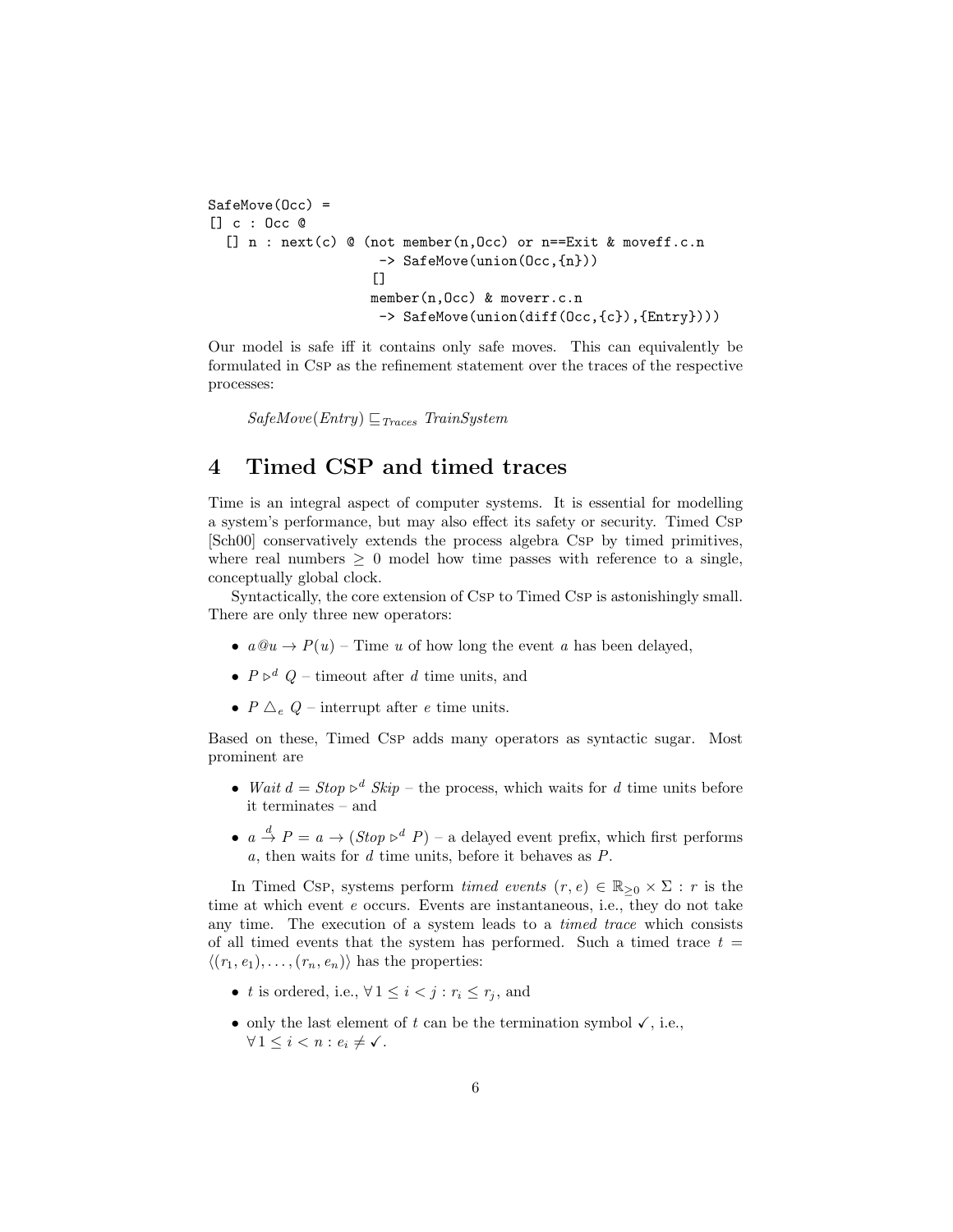The set of all timed traces is denoted as TT. The set of all timed traces of a Timed-CSP process P is denoted as  $\mathcal{T}_{\mathbb{R}}[P]$  which is a subset of TT. Given two Timed CsP processes  $P$  and  $Q$ , we say that  $Q$  refines to  $P$  in terms of timed traces, denoted by  $Q \sqsubseteq_{TT} P$ , iff  $\mathcal{T}_{\mathbb{R}}[[Q]] \supseteq \mathcal{T}_{\mathbb{R}}[[P]]$ . Furthermore, we define  $\mathcal{T}_{\mathbb{Z}}[P]$  to be the set of timed traces with integer time stamps only, that is

$$
\mathcal{T}_{\mathbb{Z}}[\![P]\!] = \{ \langle (r_1, e_1), \ldots, (r_n, e_n) \rangle \in \mathcal{T}_{\mathbb{R}}[\![P]\!] \mid \forall i : r_i \in \mathbb{Z} \}
$$

Then,  $Q \sqsubseteq_{TT}^{\mathbb{Z}} Q$ , iff  $\mathcal{T}_{\mathbb{Z}}[\llbracket Q \rrbracket \supseteq \mathcal{T}_{\mathbb{Z}}[\llbracket P \rrbracket]$ .

The empty time trace is written as  $\langle \rangle$ . Given a non-empty timed trace t, its visible beginning and ending time stamps are defined as follows respectively:

$$
begintime(\langle (r_1, e_1), \ldots, (r_n, e_n) \rangle) = r_1
$$
  
 
$$
endtime(\langle (r_1, e_1), \ldots, (r_n, e_n) \rangle) = r_n
$$

Then, the visible duration of a finite timed trace is defined as the difference of its beginning and ending times when the trace is not empty or 0 otherwise:

$$
duration(t) = \begin{cases}endtime(t) - beginning(t) & \text{if } t \neq \langle \rangle \\ 0 & \text{otherwise} \end{cases}
$$

Let us now recall some notations over timed traces. Given two timed traces Let us now recan some notations over timed traces. Given two timed traces  $t_1$  and  $t_2$ ,  $t_1 \, \hat{} t_2$  denotes their concatenation<sup>1</sup>. Given a timed trace  $t, \#t$  denotes the number of timed events occurring within t. Given a set of events A,  $t \upharpoonright A$ denotes the projection of  $t$  onto  $A$ , which is the subsequence of  $t$  which consists of only events from A. Then,  $t \downarrow A = \#(t \upharpoonright A)$  is the number of timed events from A in t.

With regards to recursion in Timed Csp, we use the setting defined in [OW03]: they show that the timed refusal traces with divergence model is a complete partial order and that every n-ary timed CSP operators can be interpreted as a continuous function. This avoids using Schneider's theory of timed-guarded recursion. Many of the recursive processes that we consider in the following are not timed-guarded, however, have a well-defined semantics thanks to [OW03].

### 5 Modelling timed behaviours of railway system

In the following, we make the assumptions concerning time in railways: We assume signalling to be instantaneous. In the real world, the cycle time of an interlocking is in the area of two seconds. This time is neglectable compared to the time a train needs to move from one track to another. Slightly more critical is our second assumption: For the moment being, we assume that trains accelerate and brake immediately. This is clearly an over simplification to be remedied in future work.

<sup>&</sup>lt;sup>1</sup>Should the time stamps not match, then concatenation is not defined.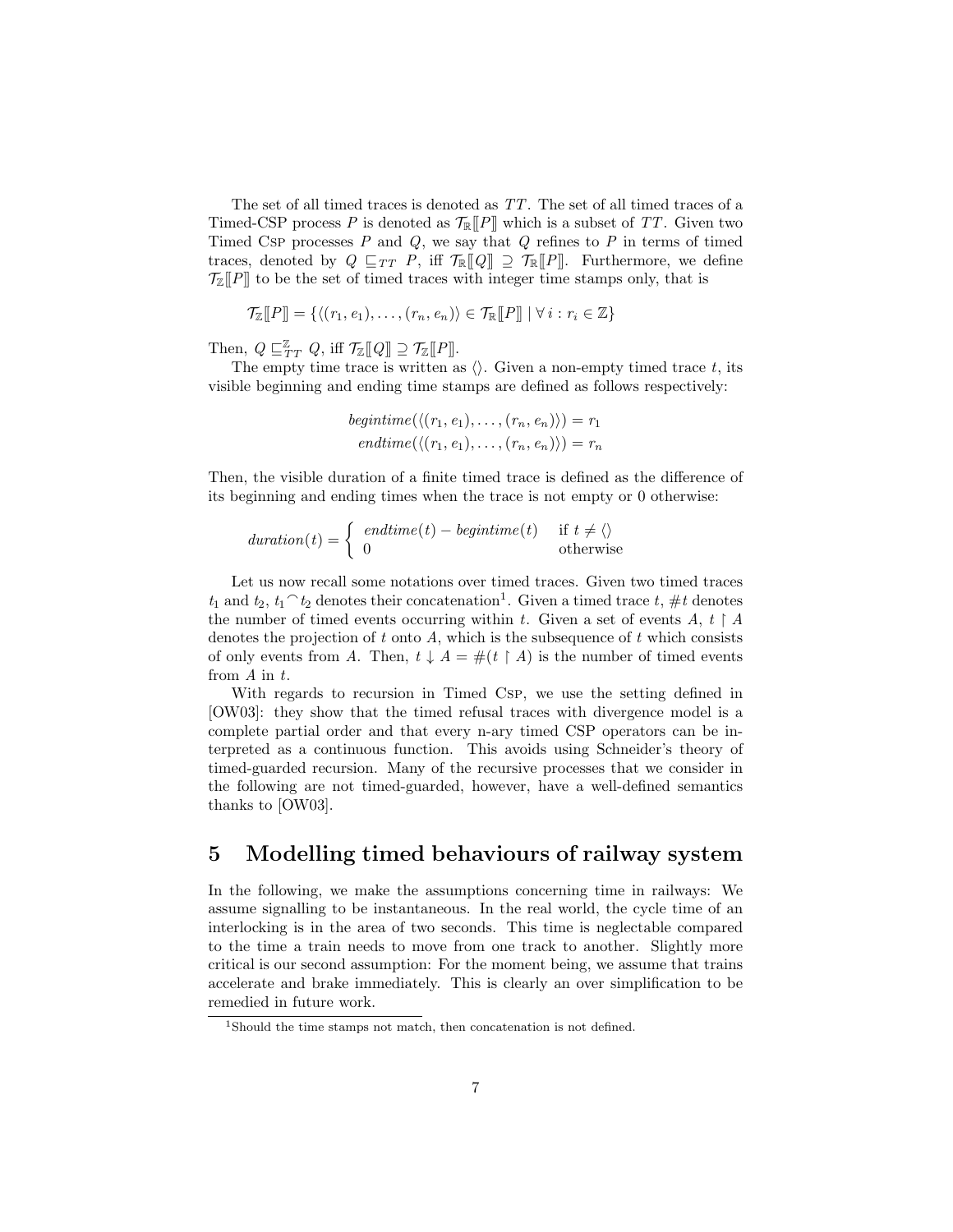In order to model time, we enrich [Win02]'s model of a track plan. To this end, we associate each track with its length, denoted as  $tracklength(t)$ . Simplifying again, we say that the *tracklength* of a track  $t$  is identical with the minimal time that it takes a train to travel along  $t$ .

The second change to [Win02]'s model is that each train is associated with a train length, denoted by  $trainlength(i)$ . Again, this "length" stands for the minimal amount of time it takes a train to travel along an distance equal to its physical length<sup>2</sup>. Whenever performing an event moveff, the train has to wait for at least *trainlength* $(i)$  amount of time before being able to perform *moverr*; then it has to wait  $(tracklength(t)-trainlength(i))$  amount of time before being able to perform the next *moveff*. The following Timed CsP code summarizes these changes:

```
TrainBehave(id.front.rear) =
if (front == rear and front == Exit) then Train(id)
else
(front == rear and front != Exit &
  [] n : next(front) @ moveff.front.n
     -{trainlength(id)}-> TrainBehave(id.n.rear))
 \lceil]
 (front != rear \&moverr.rear.front
     -> (if (front==Exit) then SKIP
                       else WAIT
                            (tracklength(front)-trainlength(id)) ;
        TrainBehave(id.front.n))
```
The process *TrainBehave* defines now how the train behaves under timing conditions:

- The train can move the front if and only if both parts (front and end) of the train are on the same track. Then, it needs to wait for at least  $trainlength(id)$  amount of time before any further events.
- It can move the back if and only if both of its parts are on different tracks. Then, it needs to wait for  $tracklength(n) - trainlength(id)$  amount of time before any further events.

Thanks to our assumptions, all other processes remain as described in Section 3.

In Timed Csp, the process *TrainSystem* semantically defines the set

 $\mathcal{T}_{\mathbb{R}}[\left\lceil\mathit{TrainSystem}\right\rceil]$ 

of timed traces each of which corresponds to a possible movement of trains in the railway under the condition: The movements of the front and the rear of each train must trigger the required delays before the next behaviours of the train.

<sup>&</sup>lt;sup>2</sup>We assume that trainlength(i) is much smaller than tracklength(t) for any train i and track t.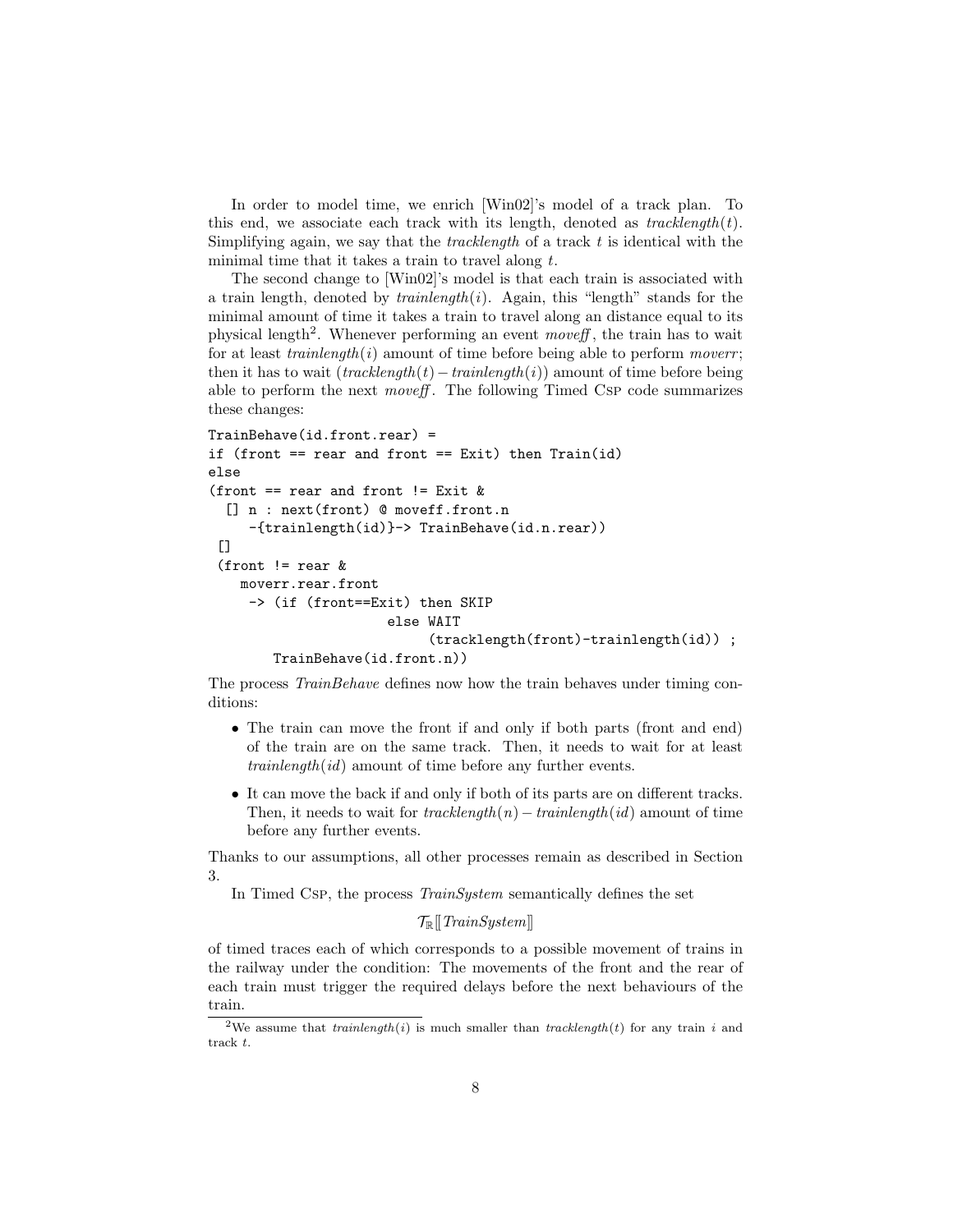# 6 Modelling railway capacity

We first develop a semantic concept of capacity based on timed traces only. Then, we make capacity visible via a non-interfering observer process written in Timed Csp.

### 6.1 Capacity semantically

In this section, we present a measure of railway capacity which is compliant with the quotation in Section 2 and compatible with existing analytical methods such as [OR96]. Informally speaking, we want to count the number of trains appearing and operating within the railway. This number clearly depends on when we start counting and how long we observe. Thus, we speak of the observation window characterised by a starting time and a duration. There are two kinds of trains that we can observe in such a window: those trains, which are already present at starting time, and those trains, which appear in the window while it is open. For our notion of capacity, we take the duration as a parameter and maximise over all starting points.

In the previous section, we model the single line railway where the semantics of the process TrainSystem comprises the set of all possible timed traces describing the movement of trains in the railway. In other words, it captures all possible scenarios of trains operating in the railway which allows us to formally define the railway capacity in terms of timed traces.

#### Timed traces of train movements

As trains enter, travel a long and leave a railway, their movements can be recorded in a timed trace which includes the movement events of the front and the rear of trains from one track to the next. For the sake of simplicity, we assume that no train is in the railway initially.

While dealing with railway capacity, we are particularly interested in events in a timed trace which describe the entering and leaving of trains. In our single line example, moveff .Entry.AE indicates the entering of a train into the railway, and moverr  $AH$ . Exit the leaving of a train out of the railway. In general, we define Entering and Leaving as the sets of timed events which indicate the entering and leaving of trains, respectively.

#### Storage characteristic

It is necessary to keep track the number of those trains, which are already in the railway, before the observation window starts. To this end, we study the history from the system start to the begin of the observation window in the form of a trace s. The number of trains in the system after s is determined by taking the number of trains entering the railway in s reduced by the number of trains leaving the railway in s.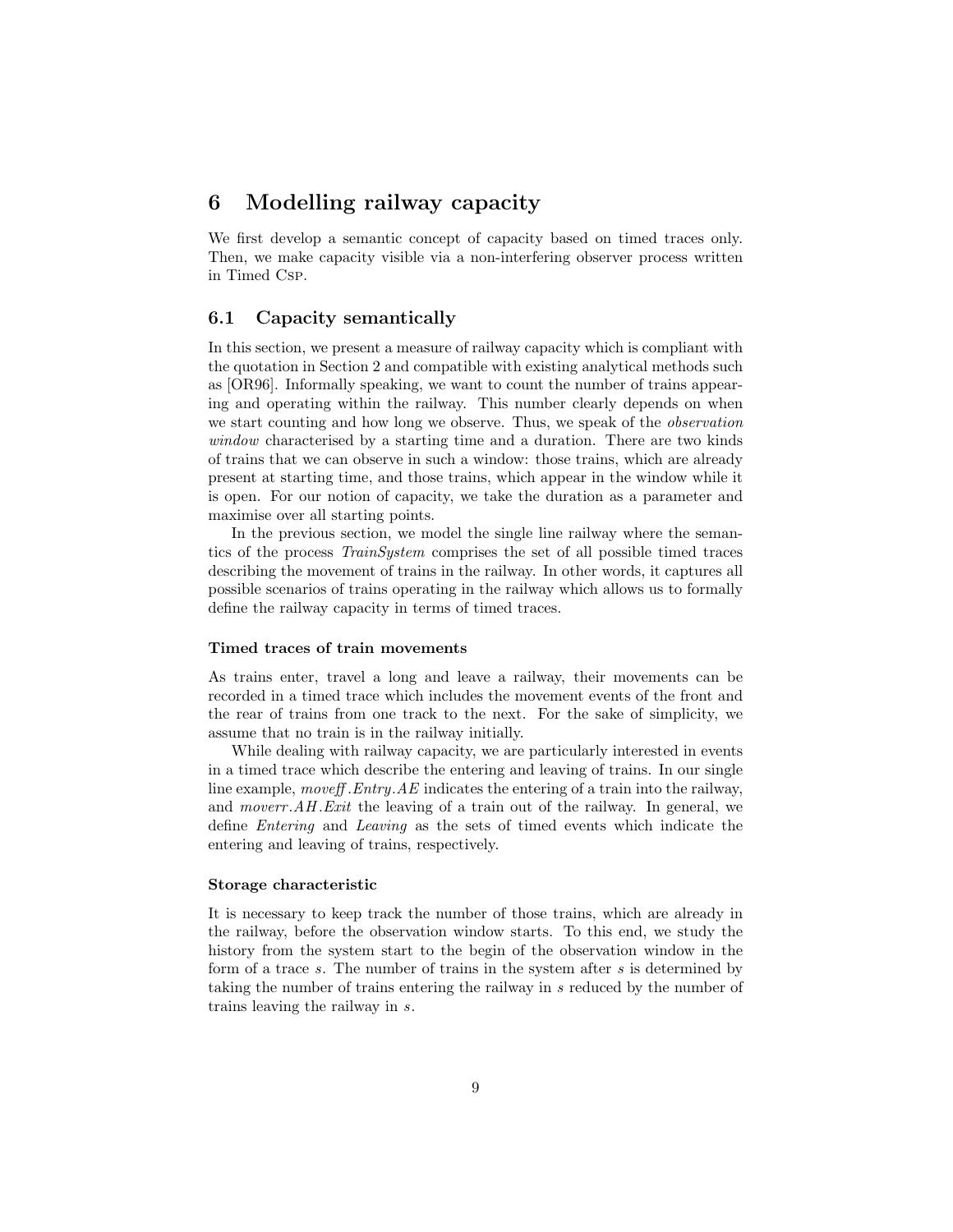Mathematically, we define a function storage as follows:

storage :  $TT \rightarrow \mathbb{N}$ 

where

 $storage(s) = s \downarrow Enterprise - s \downarrow Learning$ 

#### Increase characteristic

From the start of the observation window until its end, we count the number of trains entering the railway. To this end, we study the history from the observation window start to the end of the observation window in form of a trace s. The number of trains entering the system after the begin of the observation window is determined by counting number of occurrence of timed events from Entering in s. Such a function is defined as follows:

 $increase:TT\rightarrow\mathbb{N}$ 

where

 $increase(s) = s \downarrow Enterprise$ 

#### Capacity

Finally, we formalise the measurement of capacity of a railway network with respect to a given length  $\delta$  of an observation window. It is the maximal number of trains operating within  $\delta$  over any possible train movements in  $\mathcal{T}_{\mathbb{R}}[\![\mathit{TrainSystem}]\!]$ . We define the capacity with respect to  $\delta$  as follows:

$$
capacity(\delta) = \max_{t \in \mathcal{T}_{\mathbb{R}}[[\text{TrainSystem}]]}{\lbrace storage(s_1) + increase(s_2) \mid \exists s_1, s_2, s_3 \in TT : t = s_1 \cap s_2 \cap s_3 \text{ and } \text{duration}(s_2) \leq \delta \rbrace}
$$

The idea behind this definition is that, for each possible timed trace (or movement) of trains in  $\mathcal{T}_{\mathbb{R}}[\![\mathit{TrainSystem}]\!]$ , we associate different observations for measuring railway capacity depending on when the observations are starting – denoted by the prefix  $s_1$  – and the length of the observations – denoted by s<sub>2</sub>. The obvious condition for s<sub>2</sub> is that its duration in time must be  $\delta$ . The number of trains on the railway before the observation starts is determined by storage( $s_1$ ). Then, during the observation, we count new trains entering the railway within  $s_2$  by  $increase(s_2)$ . Then, such an observation gives us the capacity as  $storage(s_1) + increase(s_2)$ . Then, the capacity of the railway is the maximal number of trains observed for any observation in any timed trace in  $\mathcal{T}_{\mathbb{R}}[T_{\text{train}}\text{System}]$ . Furthermore, since the railway capacity is determined by using the function max, we can relax the condition on the length of the observations to be no more than  $\delta$ , rather than to be exactly  $\delta$ . Without such a relaxation, the definition of  $capacity(\delta)$  would look much more cumbersome.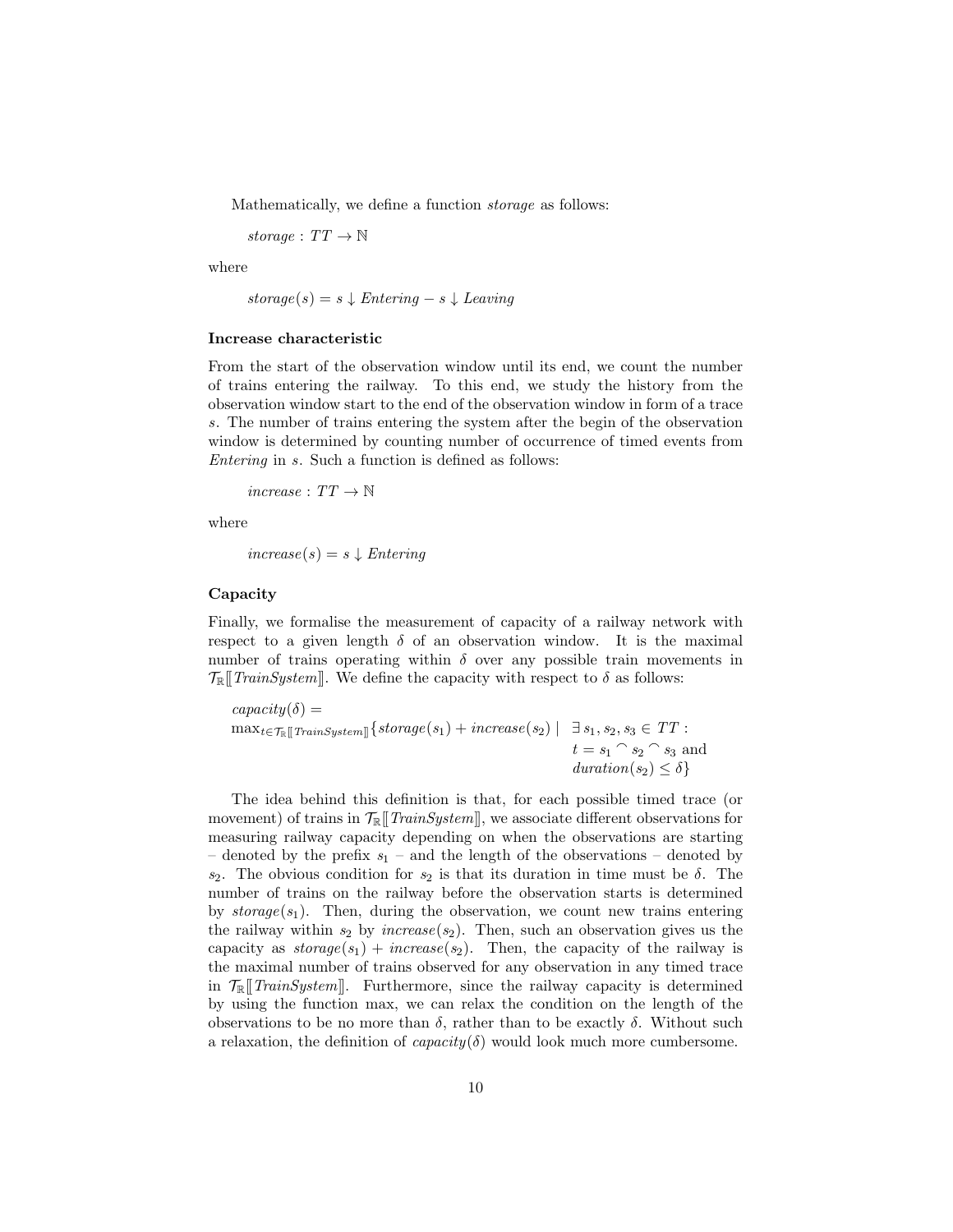### 6.2 Capacity in Timed CSP

We realise the modelling of railway capacity in Timed Csp by defining an observer process which synchronises with  $TrainSystem$  over events indicating the entering and leaving of trains with respect to the railway. The definition of such a process will match with the definition of railway capacity which is introduced in the previous section. In particular, it is set up mainly by two processes. The first process plays its role before the observation starts. That is to keep track of the number of trains are already running on the railway. The second process, then, is responsible for counting the number of trains entering the railway during the observation.

Storage is the name given to the process which is responsible for keeping track the number of trains on the railway before the start of the observation window. It coincides with the notion of storage characteristic which is defined in the previous section. It contains events corresponding to that of a train entering and leaving which then increases or decreases the number of trains on the railway, respectively. The process is defined as below:

```
Storage(n) =([] n1 : next(Entry) @ moveff. Entry.n1 -> Storage(n+1))
         \Box([] n1 : pre(Exit) @ moverr.n1.Exit -> Storage(n-1))
         [startObs?delta -> Increase(n, 0, delta)
```
In addition, the process can also decide to start the observation window through the event  $startObs$ . As soon as  $startObs$  is issued, the observation for counting capacity is started by means of the second process, namely  $\textit{Increase}(n, 0, \textit{delta})$ where:

- $\bullet$  *n* is the number of trains which are on the railway already,
- 0 is the duration since the observation started, and
- delta is the size of the observation windows.

Because only entering trains are significant during the observation period, the number of trains is increased as soon as such an event occurs during. Otherwise, we simply keep this number unchanged. The process Increase is defined as follows:

```
Increase(n,d,delta) =d<=delta &
        ([] n1 : next(Entry) @
            moveff.Entry.n1 @ u ->
                if d+u<=delta then Increase(n+1,d+u,delta)
                               else Infocap(n))
         \lceil([] n1 : pre(Exit) @
```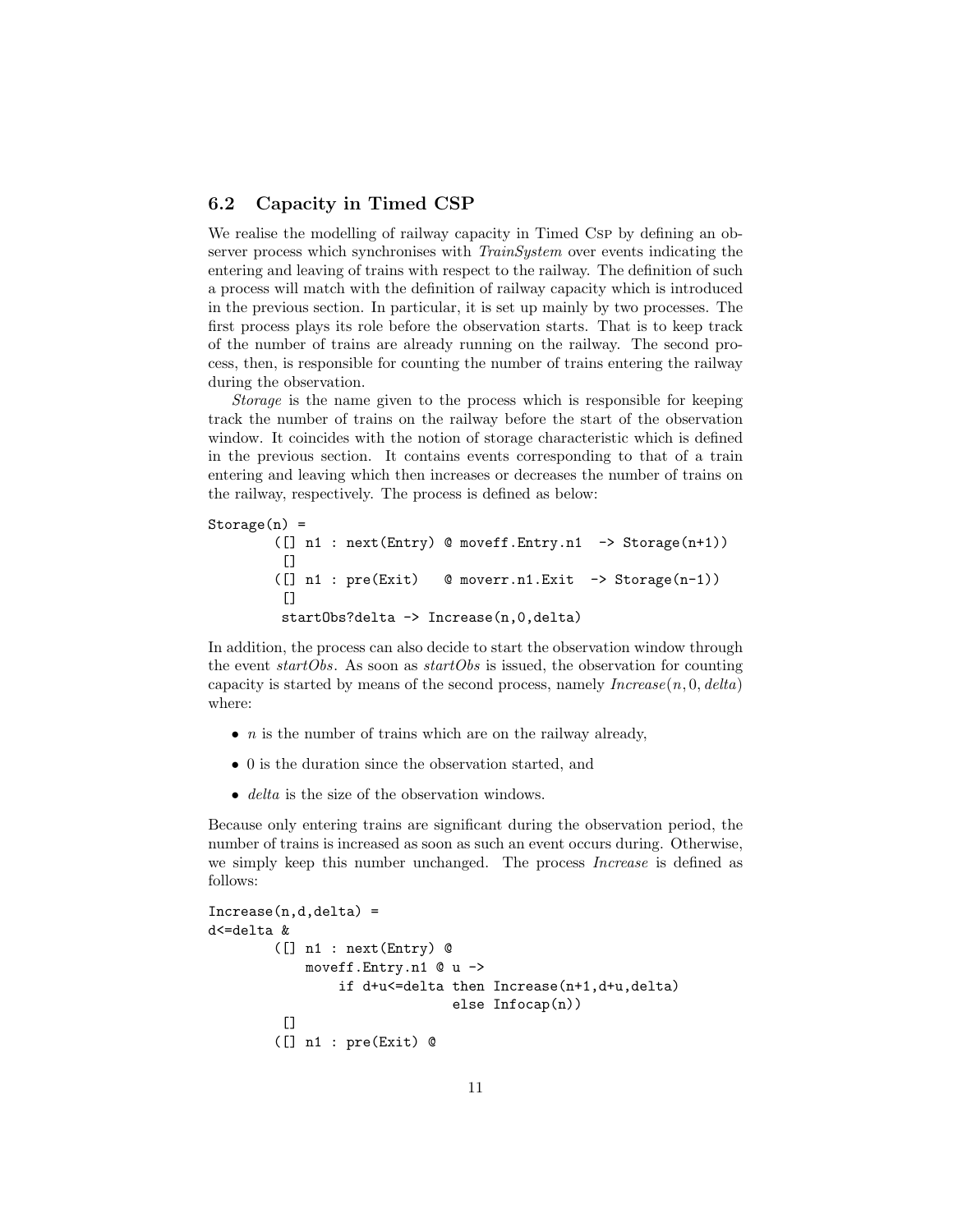```
moverr.n1.Exit @ u ->
                if d+u<=delta then Increase(n,d+u,delta)
                               else Infocap(n))
Infocap(n) =infocap.n -> EndCapObserver
         \Box([] n1 : next(Entry) @
            moveff.Entry.n1 -> Infocap(n))
         \lceil]
        ([] n1 : pre(Exit) @
            moverr.n1.Exit -> Infocap(n))
EndCapObserver =
        ([] n1 : next(Entry) @
            moveff.Entry.n1 -> EndCapObserver)
         [([] n1 : pre(Exit) @
            moverr.n1.Exit -> EndCapObserver)
```
After the observation period, events of trains entering or leaving do not change the record held in the first parameter of Increase. We also define this process such that it informs the recorded capacity by issuing an event *infocap.n* after the observation completes. The two auxiliary processes Infocap and EndCapObserver simply enable the issue of the event  $infocap.n$  and avoid falling into a deadlock, respectively.

We formalise that the observation window is controlled by a controller who has the power to decide when it starts, and later receives the result through the event infocap. This process is defined as follows:

### Controller(delta) = startObs.delta -> infocap?n -> Stop

Since we assume that the railway is empty at the beginning, we define the observer process which starts the assumption that no train in the railway as follows:

Capacity incorporates with the process TrainsSystem by synchronising events of trains entering and leaving. This task is done through the use of the interface parallel operator:

```
TrainSystemWithCapacity =
```

```
(TrainSystem
[union(
  { moveff.Entry.n | n <- next(Entry) },
  { moverr.n. Exit | n \leftarrow pre(Exit) })
|]
Storage(0))
[| {|startObs, infocap|} |] Controller(delta)
```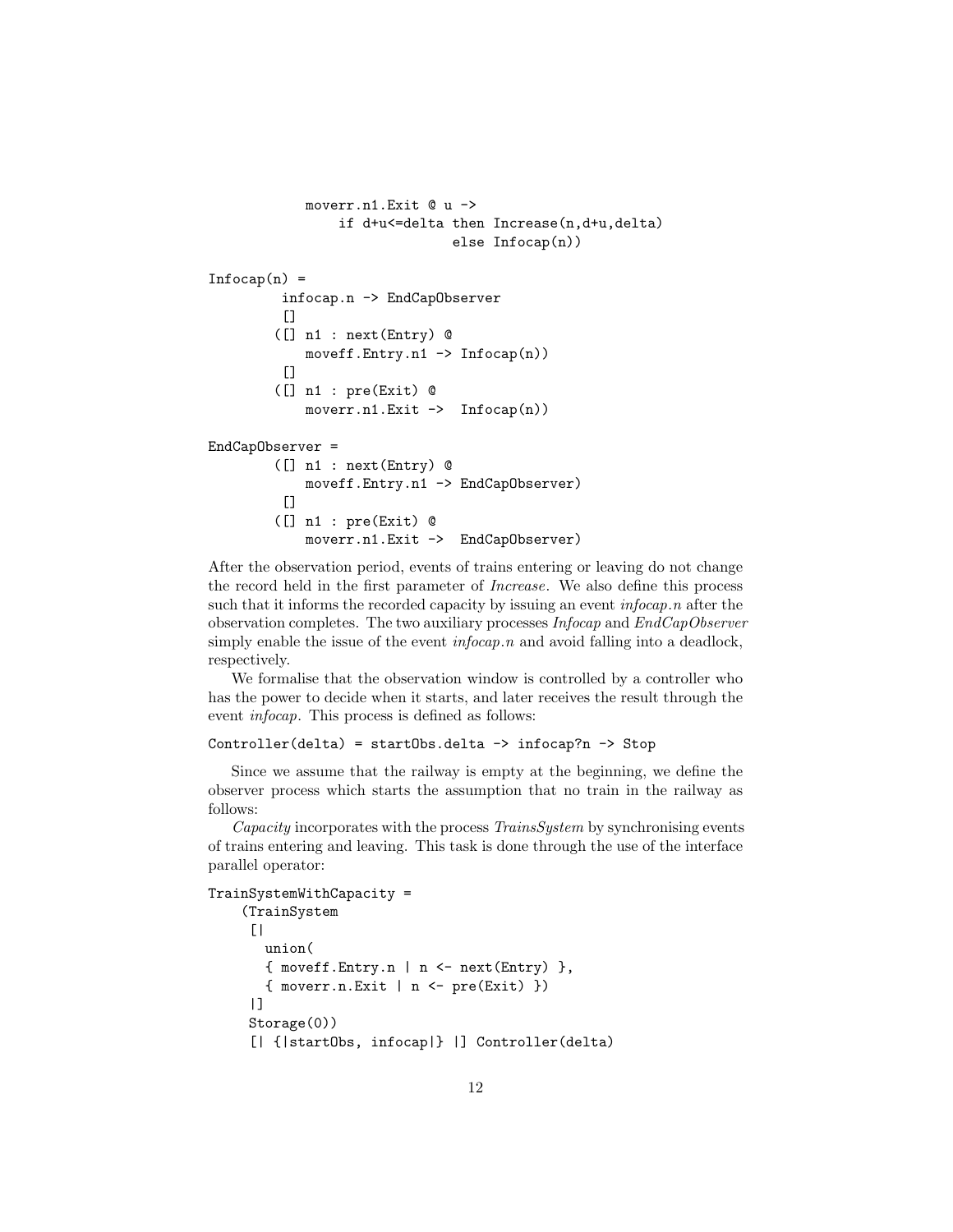We say that a process does not interfere another when being put in parallel if it always offers every event which is synchronised between two processes. Then, we have the following result for the coupling of TrainSystem and Storage in the definition of the process  $TrainSystemWith Capacity:$ 

**Theorem 1.** Storage $(0)$  does not interfere TrainSystem

The proof is straightforward by using the definition of processes *Storage*, Increase, Infocap and  $EndCapObserver$  where every event in  ${^{m}open}$ . Entry, n  $n \in next(Entry)$   $\cup$  {moverr. n. Exit |  $n \in pre(Exit)$ } is alway ready to engage.

**Theorem 2.** Given the length  $\delta$  of the observation window, capacity( $\delta$ ) = n iff

- for any  $n' \leq n$ , there exists a timed trace  $t \in \mathcal{T}_{\mathbb{R}}[\![\![\![\mathit{TrainSystemWithCapacity}]\!]$ such that  $(r, infocap.n') \in t$  for some  $r \in \mathbb{R}$ , and
- for any  $n' > n$ , there is no timed trace  $t \in \mathcal{T}_{\mathbb{R}}[[\text{TrainSystemWithCapacity}]]$ such that  $(r, infocap.n') \in t$  for some  $r \in \mathbb{R}$ .

Proof. Let us provide here a sketch proof of the lemma.

 $(\Rightarrow)$ : Since capacity( $\delta$ ) = n, according to the definition of capacity( $\delta$ ), there exists a timed trace  $t \in \mathcal{T}_{\mathbb{R}}[\![\![\mathit{TrainSystem}]\!]$  such that  $t = s_1 \cap s_2$  where  $duration(s_2) \leq \delta$  and  $storage(s_1) + increase(s_2) = n$ . Thus,  $t' = s_1$  $\langle \text{(begintime(s_2), startObs.5)} \rangle \cap s_2 \cap \langle \text{(endtime(s_2), infocap.$ 

 $n\in \mathcal{T}_{\mathbb{R}}[T_{\text{train}}\text{SystemWithCapacity}].$  Moreover, we can also select a suitable point of time in t to insert the event  $startObs.\delta$  such that it later can issue the event *infocap.n'* for any  $n' < n$ .

Furthermore, let us assume that  $(r, infocap.n') \in t$  for some  $n' > n$ and  $t \in \mathcal{T}_{\mathbb{R}}[\![\mathit{TrainSystemWithCapacity}]\!]$  with  $t = s_1 \cap \langle (r_1, startObs.\delta) \rangle \cap$  $s_2 \cap s_3 \cap \langle (r, infocap.n') \rangle$  where  $endtime(s_2) - r_1 \leq \delta$  and  $stronge(s_1) +$ increase(s<sub>2</sub>) = n'. Then, we can construct a timed trace  $t' = s_1 \text{ }^{\circ} s_2$  which is in  $\mathcal{T}_{\mathbb{R}}[\![\mathit{TrainSystemWith Capacity}]\!]$ , however, this means  $capacity(\delta) \geq n'$ which is a contradiction.

(←): We must have a timed trace  $t \in \mathcal{T}_{\mathbb{R}}[[\text{TrainSystemWith Capacity}]]$  which have the form of  $t = s_1 \cap \langle (r_1, startObs.\delta) \rangle \cap s_2 \cap s_3 \cap \langle (r, infocap.n) \rangle$ where  $duration(s_2) \leq \delta$  and  $storage(s_1) + increase(s_2) = n$ . However, this also means  $s_1 \cap s_2 \in \mathcal{T}_{\mathbb{R}}[[\text{TrainSystem}]],$  which implies that  $\text{capacity}(\delta) \geq$ n. We now show that  $capacity(\delta)$  cannot be greater than n. Assume that capacity( $\delta$ ) = n' for some  $n' > n$ . Then, there must be a trace  $t = s_1 \cap s_2$  where  $duration(s_2) \leq \delta$  and  $storage(s_1) + increase(s_2)$ n'. However, we also have that  $t' = s_1 \cap \langle (beginline{ineatrix} s_2 \\ (beginline{bmatrix} s_1 \end{bmatrix}), startObs.\delta) \rangle \cap$  $s_2 \cap \langle (endtime(s_2), infocap.n') \rangle \in \mathcal{T}_{\mathbb{R}}[[\text{TrainSystemWith Capacity}]]$  which is a contradiction.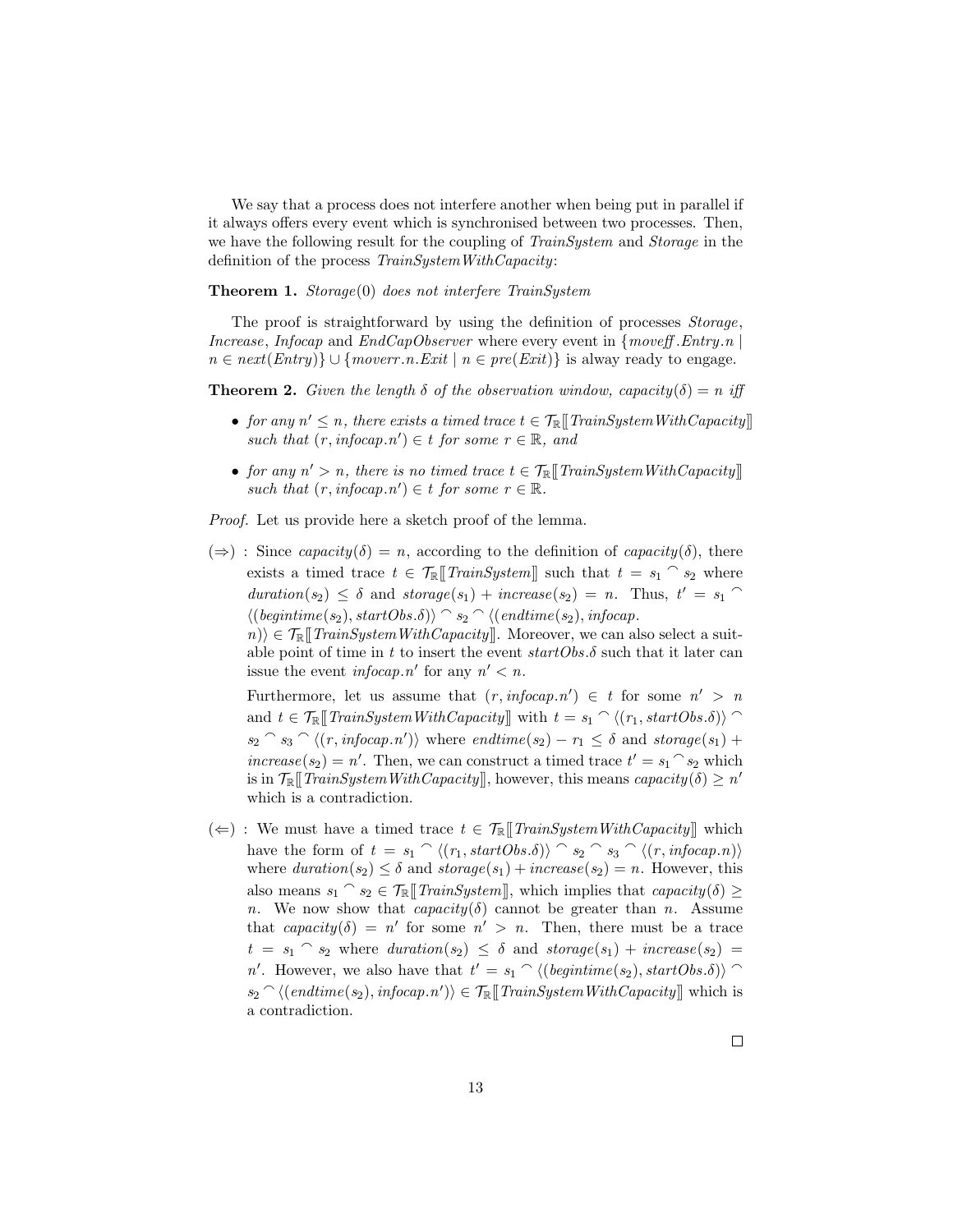## 7 Proving capacity and safety

As pointed out in [OW03], for simple systems and certain properties, it is possible to check refinement relations over Timed Csp using the model checker FDR. To this end, the processes involved are translated into a special variant of Csp, namely Tock-Csp. Often, this translation can be achieved via straight-forward coding tricks [Oua02]. Semantically, this transformation is justified thanks to a result presented in [OW03]: Given two Timed Csp processes  $P$  and  $Q$ , where  $\mathcal{T}_{\mathbb{R}}[\![Q]\!]$  is closed under inverse digitisation, then  $Q \sqsubseteq_{TT} P$  iff  $Q \sqsubseteq_{TT} P$ .

In our encoding, the process TrainSystemCapacity models the system of trains running on the single line railway example, coupled with an observer who counts the number of train operating in the railway in a given period of time delta. If the observer issues an event  $infocap.n$ , it means the railway is able to allow at least n trains operating within  $delta$ . We formalise the property where a railway can allow at most  $n$  trains operating, which only concerns with events issued by the observer  $(startObs, infocap.n)$ , as follows:

### CapacityFrom(n) =  $|$ "| n' : {0..n} @ startObs -> infocap.n' -> Stop

Then, we have the following result, which can be proved by means of Theorem 2 and the definition of  $CapacityFrom(n)$ :

**Theorem 3.** Given a length  $\delta$  of observation, capacity( $\delta$ ) = n iff

- for all  $k > n$  holds:  $CapacityFrom(k) \sqsubseteq_{TT}$  TrainSystemCapacity \ MoveEvents, and
- for all  $0 \leq l < n$  holds:  $CapacityFrom(l) \nsubseteq_{TT} TrainSystem Capacity \setminus MoveEvents.$

where MoveEvents =  ${move}$   ${move}$   ${x,y \in {Tacks}}$   $\cup {move}$   ${x,y \in$ Tracks}

Furthermore, since the definition of the process does not include any time expression,  $CapacityFrom(n)$  is a qualitative property, which, according to [HMP92]. is closed under inverse digitisation. Therefore, instead of checking the refinement relation  $\sqsubseteq_{TT}$ , we can translate the processes into Tock CSP and check the refinement relation  $\sqsubseteq^{\mathbb{Z}}_{TT}$ . Such a check is well supported in FDR.

For safety, the same argument as for  $CapacityFrom(n)$  holds: the process SafeMove is closed under inverse digitisation. Thus, again we can replace  $\sqsubseteq_{TT}$ by  $\sqsubseteq^{\mathbb{Z}}_{TT}$ .

### 8 Studying safety and capacity of the single line

In this section, we present the results provided by the model checker FDR concerning capacity and safety. These give a formal argument that capacity increases when the signalling rule is changed from Scenario 1 to Scenario 2.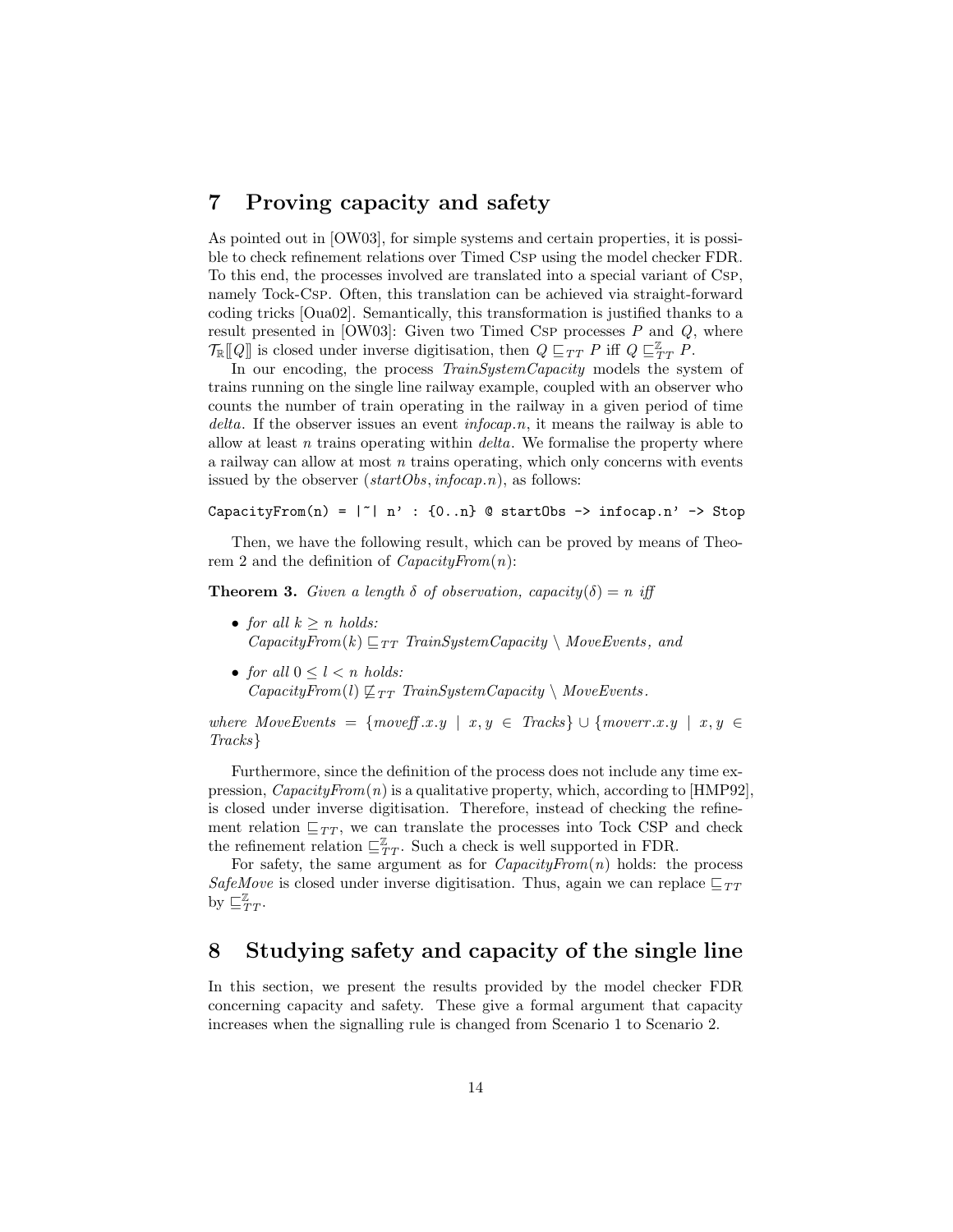As pointed out in the previous section, prior to the usage of FDR, we are required to translate our formal model from Timed CSP into CSP in which time is modelled by the special event *tock*. The detail of the encoding and its translation into CSP with tock is listed in Appendix A and B. In our case, the translation from Timed CSP into CSP with tock expands the model up to roughly 33% in terms of size.

In the experiment, we make the following assumptions about the single line example:

- trainlength(id) = 1 for every train id,
- tracklength(tr) = 3 for all tracks tr, and
- the length of the observation window is fixed to 30 units of time.

In both scenarios FDR establishes safety. However, FDR shows different results concerning capacity. The following table summaries the result provided by FDR on capacity:

|          |                    | -                 |                           |                           | -                  |                |  | ັ | Running time |
|----------|--------------------|-------------------|---------------------------|---------------------------|--------------------|----------------|--|---|--------------|
| Scenario | $\mathbf{v}$<br>∡⊾ | $\mathbf{v}$<br>∡ | $\mathbf{v}$<br>$\Lambda$ | $\mathbf{v}$<br>$\Lambda$ |                    |                |  |   | O            |
| Scenario | $\mathbf{v}$<br>≖  | $\mathbf{v}$<br>⋏ | $\mathbf{r}$<br>$\Lambda$ | 37<br>⋏                   | $\sim$ $\sim$<br>́ | <b>xr</b><br>ឹ |  |   | ⊥∪<br>M      |

Each row in the table provides the result for each scenario, while each column n expresses if the refinement relation

 $Capacity(n) \sqsubseteq_{TT}^{\mathbb{Z}}$  TrainSystemCapacity MoveEvents

holds, denoted by " $\checkmark$ ", or not, denoted by "x". The last column shows how long FDR spends roughly for running all checks needed for safety and capacity of each scenario (on a machine with a 2 GHz 64 bit processor equipped with a 4GByte memory). Note that even in this simple example the running time of FDR doubles due to the increased number of trains that can be observed.

The table shows that, on the observation window of length 30 units of time, Scenario 1 offers the capacity of 5 trains. By removing the overlap as in Scenario 2, while the safety is still guaranteed to hold, the capacity is improved to 7 trains.

### 9 Summary and Future Work

We have provided a formal definition of line capacity based on the timed traces that one can observe in a natural, timed model of railway systems. This definition can equivalently be characterized as a refinement statement in Timed Csp. Re-using the safety formulation by [Win02], this allows us to study both, safety and capacity, in one formal model in Timed Csp.

As the refinements for safety and capacity only require the checking of a qualitative property, both refinement statements can be discharged by translation to untimed Csp. This approach has the advantage that one can re-use the established model checker FDR. For more complex examples, e.g., with long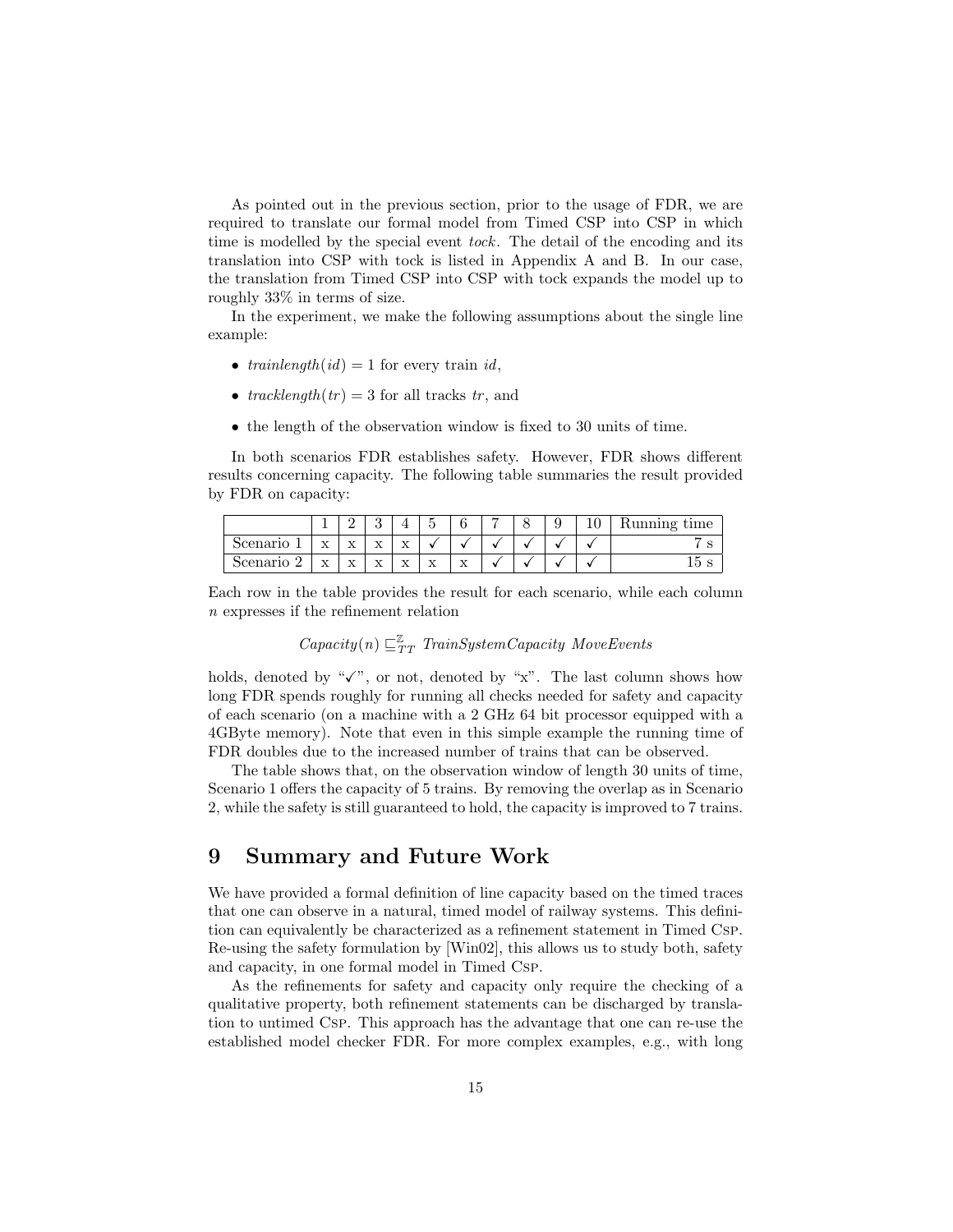delays or involving delays of different sizes, the translational approach is expected to become inefficient. Here, dedicated proof support, e.g., in the form of a Timed Csp-Prover will become necessary.

Concerning our single line example, we could show that our definition of line capacity works in the expected way: Scenario 2 has higher capacity than Scenario 1. The translational approach worked in the single line example: Both scenarios are safe; in both scenarios we could – after some guess work – determine the capacity.

It is future work to test our reasoning on capacity on more realistic examples concerning track length, speed of trains, breaking curves etc. Furthermore, it will be necessary to calibrate our notion of capacity by comparing its numerical value with behaviour observed in the real world. Another aspect is the development of better and more automated proof support for reasoning on line capacity. Finally, we intend to develop our definition further, so that it also captures the more complex notion of network capacity.

Acknowledgement The authors would like to thank Simon Chadwick and Dominic Taylor from the company Invensys for their encouraging feedback and Erwin R. Catesbeiana (Jr) for pointing out that immobility is the enemy of capacity.

# References

- [ABI+08] M. Abril, F. Barber, L. Ingolotti, MA Salido, P. Tormos, and A. Lova. An assessment of railway capacity. Transportation Research Part E: Logistics and Transportation Review, 44(5):774–806, 2008.
- [DGR11] Marc Dragon, Andy Gimblett, and Markus Roggenbach. A Simulator for Timed CSP. In AVoCS'11. Technical Report. Newcastle University, 2011.
- [DHSZ06] Jin Song Dong, Ping Hao, Jun Sun, and Xian Zhang. A reasoning method for Timed CSP based on constraint solving. In ICFEM'06, LNCS 4260. Springer, 2006.
- [HMP92] T. Henzinger, Z. Manna, and A. Pnueli. What good are digital clocks? Automata, Languages and Programming, pages 545–558, 1992.
- [Hoa85] Tony Hoare. Communicating Sequential Processes. Prentice Hall, 1985.
- [IR] Yoshinao Isobe and Markus Roggenbach. Webpage on CSP-Prover. http://staff.aist.go.jp/y-isobe/CSP-Prover/CSP-Prover.html.
- [IR05] Yoshinao Isobe and Markus Roggenbach. A generic theorem prover of CSP refinement. In TACAS 2005, LNCS 3440. Springer, 2005.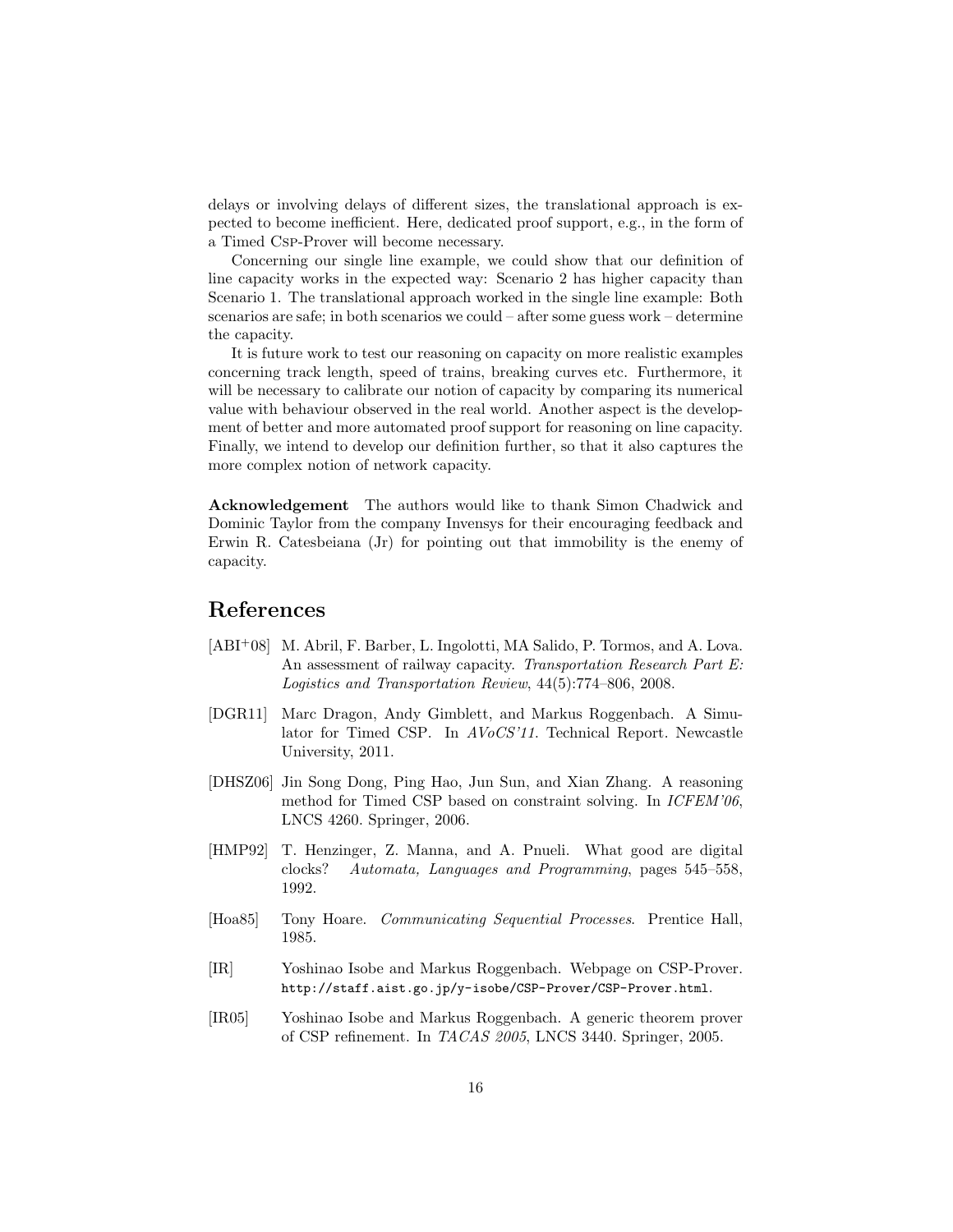- [KR01] D. Kerr and T. Rowbotham. Introduction To Railway Signalling. Institution of Railway Signal Engineers, 2001.
- [OR96] UIC 405 OR. Links between railway infrastructure capacity and the quality of operations. International Union of Railways Leaflet, 1996.
- [oT07] Department of Transport. Delivering a sustainable railway, 2007.
- [Oua02] J. Ouaknine. Digitisation and full abstraction for dense-time model checking. Tools and Algorithms for the Construction and Analysis of Systems, pages 23–37, 2002.
- [OW03] J. Ouaknine and J. Worrell. Timed csp= closed timed  $\varepsilon$ -automata. Nordic Journal of Computing, 10:1–35, 2003.
- [Ros98] Bill Roscoe. The theory and practice of concurrency. Prentice Hall, 1998.
- [Ros10] Bill Roscoe. Understanding Concurrent Systems. Springer, 2010.
- [Sch00] Steve Schneider. Concurrent and Real-time systems. Wiley, 2000.
- [SWD97] A. Simpson, J. Woodcock, and J. Davies. The mechanical verification of solid-state interlocking geographic data. In Formal Methods Pacific 97, pages 223–243. Springer, 1997.
- [Win02] Kirsten Winter. Model checking railway interlocking systems. Australian Computer Science Communications, 24(1), 2002.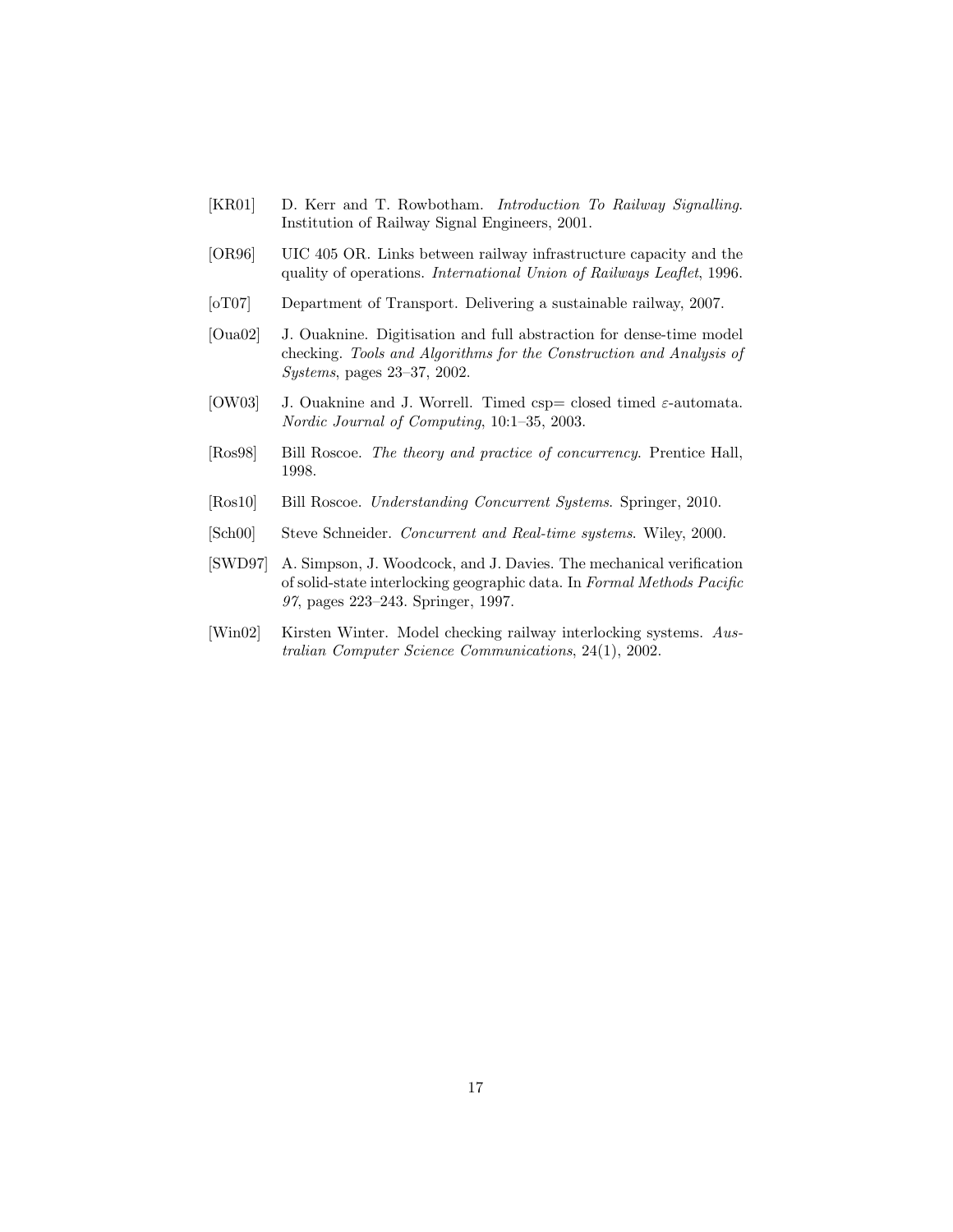# A Timed CSP code for the model of the single line

We list the code for encoding the model of the single line in Timed CSP in the following. The signalling rule here is for the case of Scenario 1.

```
-- track plan
datatype TrackIDs = Entry | Exit |
           AE | AF | AG | AH
datatype SignalIDs = S1 | S2
datatype Aspect = Green | Red
TrainIDs = {1,2,3,4,5,6,7,8,9,10}
-- topo
trainlength(t) =if (member(t,TrainIDs)) then 1
                         else 0
tracklength(t) =if (member(t,TrackIDs)) then 3 else 0
next(t) =if (t==Entry) then {AE} else
if (t==AE) then {AF} else
if (t==AF) then {AG} else
if (t==AG) then {AH} else
if (t==AH) then {Exit} else {}
pre(t) = \{ t1 \mid t1 \leftarrow \text{TrackIDs}, \text{member}(t, \text{next}(t1)) \}signalhome(s) =if (s==S1) then Entry else
if (s==S2) then AF else AF
signalend(s) =if (s==S1) then AG else
if (s==S2) then AH else AH
-- define some constants
maxlenOfObs = 20
lenOfObs = 10maxcap = 10-- define types, channels
channel moveff, moverr : TrackIDs.TrackIDs
channel infocap : {0..maxcap}
```
channel startObs : {0..maxlenOfObs}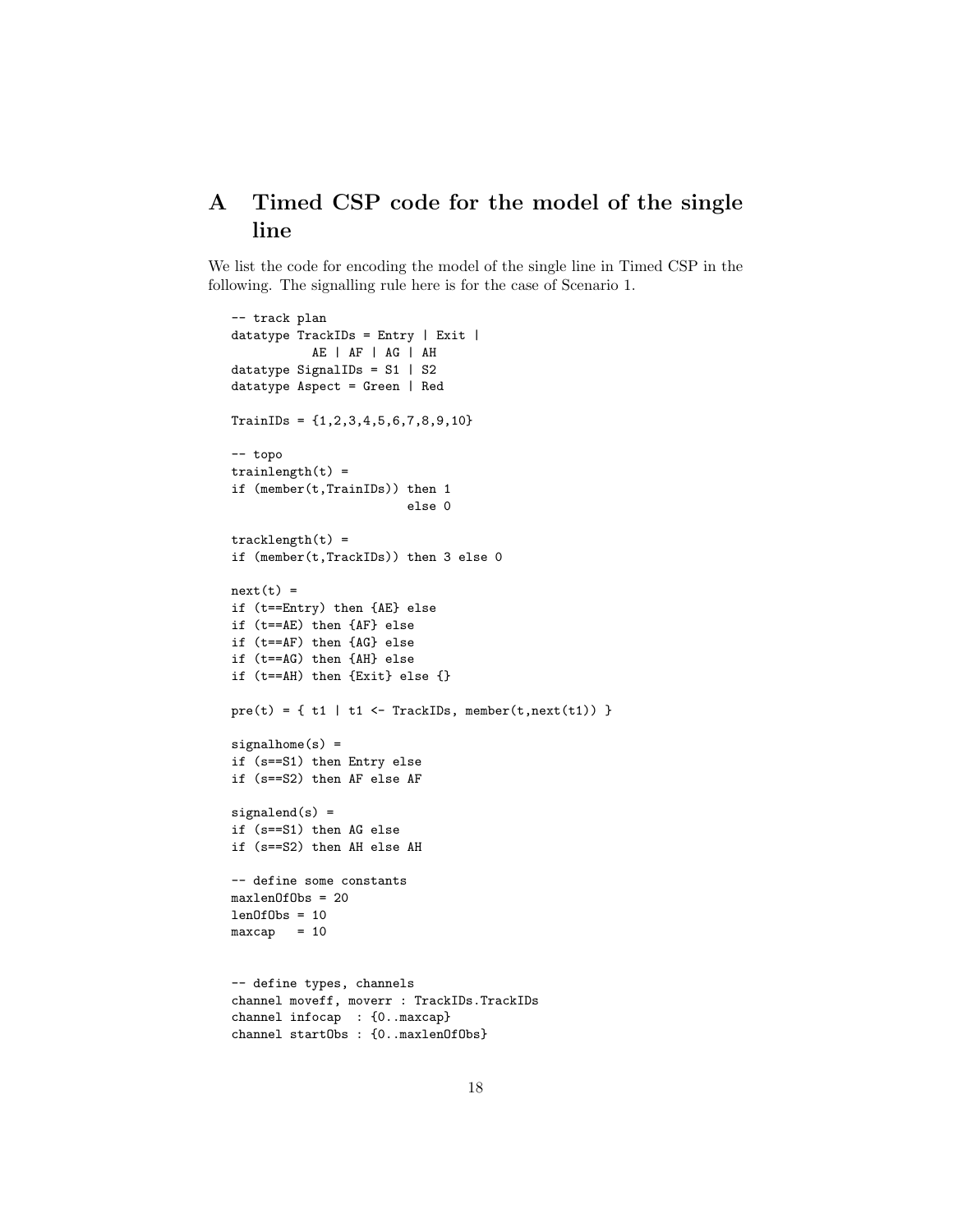```
-- define the trains process
Train(id) = TrainBehave(id.Entry.Entry)
TrainBehave(id.front.rear) =
if (front == rear and front == Exit) then Train(id)
else
((front == rear and front != Exit &
  [] n : next(from) @ moveff.front.n
     -{trainlength(id)}-> TrainBehave(id.n.rear))
 [(front != rear \&moverr.rear.front
     -> if (front==Exit) then SKIP
                          else
                           WAIT(tracklength(front)-trainlength(id)) ;
                           TrainBehave(id.front.front)))
Trains =
||| id : TrainIDs @ Train(id)
-- define signal process
SignalBehave(id.aspect) =
(\text{aspect} == \text{Green} \&[] n : next(signalhome(id)) ©
  moveff.signalhome(id).n -> SignalBehave(id.Red))
[]
(\text{aspect} == \text{Red} \&[] n : next(signalend(id)) @
  moverr.signalend(id).n -> SignalBehave(id.Green))
Signals = ||| id : SignalIDs @ SignalBehave(id.Green)
-- combine trains and signals
TrainSystem =
Trains
\Gamma|
union(Union(
{{ moveff.signalhome(id).n |
   n<- next(signalhome(id)) } | id <- SignalIDs }),
Union(
{{ moverr.signalend(id).n |
   n<- next(signalend(id)) } | id <- SignalIDs }))
|]
Signals
-- define processes for
Storage(n) =\hspace{1.6cm} \left(\text{[] n1 : next(Entry) @ moveff. Entry.n1 -> Storage(n+1)} \right)
```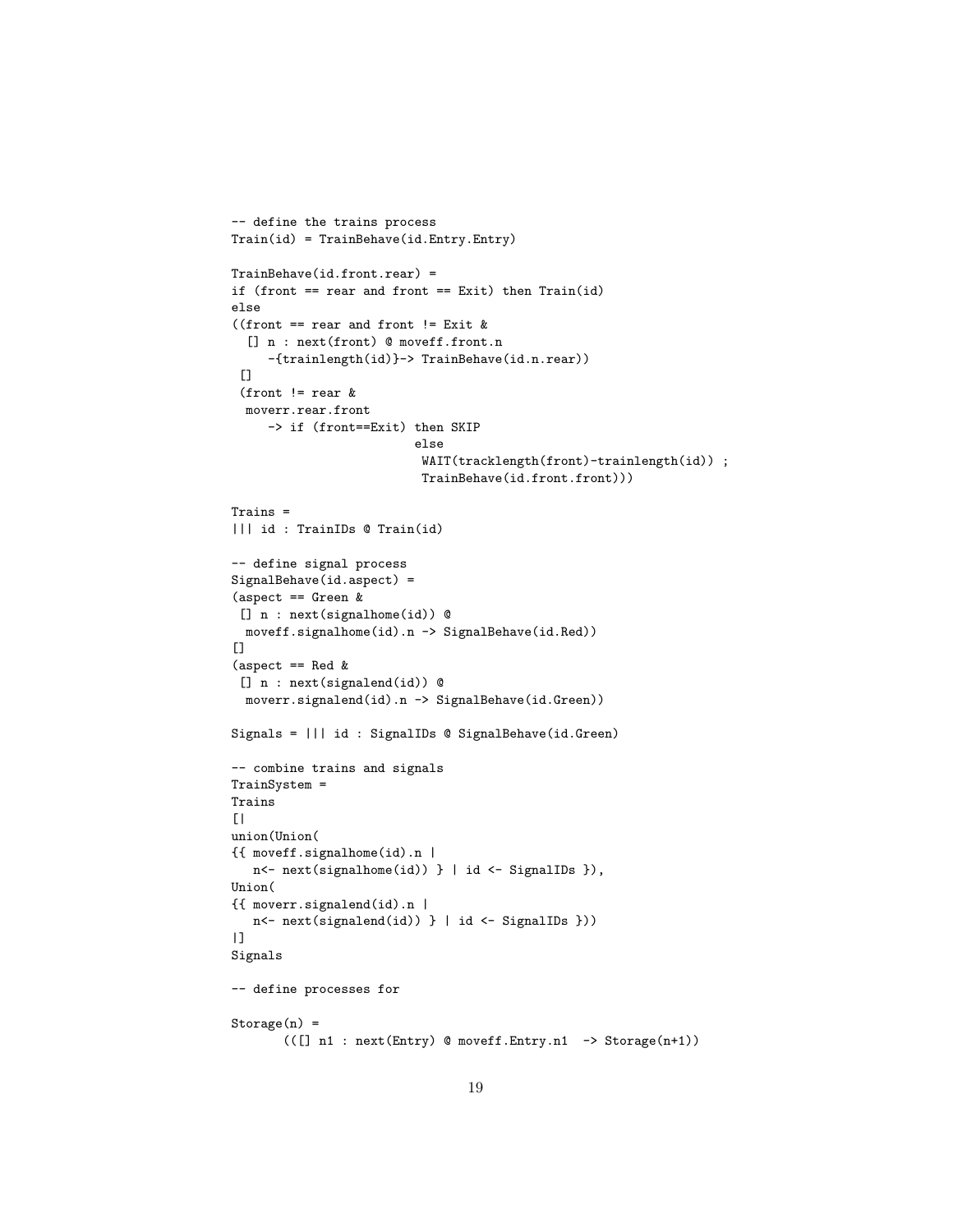```
[]
        ([] n1 : pre(Exit) @ moverr.n1.Exit -> Storage(n-1))
         \BoxstartObs?delta -> Increase(n,0,delta))
Increase(n,d,delta) =d<=delta &
       ([] n1 : next(Entry) @ moveff.Entry.n1 @ u ->
              if d+u<=maxdur then Increase(n+1,d+u,delta)
                             else Infocap(n)
        [([] n1 : pre(Exit) @ moverr.n1.Exit @ u ->
              Increase(n,d+u,delta)))
Infocap(n) =infocap.n -> EndCapObs
        \Box([] n1 : next(Entry) @ moveff.Entry.n1 -> Infocap(n))
        \Box([] n1 : pre(Exit) @ moveff.n1.Exit -> Infocap(n))
EndCapObs =
       ([] n1 : next(Entry) @ moveff.Entry.n1 -> EndCapObs)
        \Box([] n1 : pre(Exit) @ moveff.n1.Exit -> EndCapObs)
ObsController(delta) = startObs.delta -> infocap?n -> Stop
TrainSystemWithCapacity(delta) =
(TrainSystem
[|
union(
{ moveff.Entry.n | n <- next(Entry) },
{ moverr.n. Exit | n \leftarrow pre(Exit) })
|]
Storage(0))
[| {| startObs, infocap |} |] ObsController(delta)
SafeMove(Occ) =
[] c : Occ @
   [] n : next(c) @ (not member(n,0cc) or n==Exit &moveff.c.n -> SafeMove(union(Occ,{n}))
                     \Boxmember(n,Occ) & moverr.c.n ->
                        SafeMove(union(diff(Occ,{c}),{Entry})))
assert TrainSystem :[ deadlock free [F] ]
assert SafeMove({Entry}) [TT= TrainSystem
```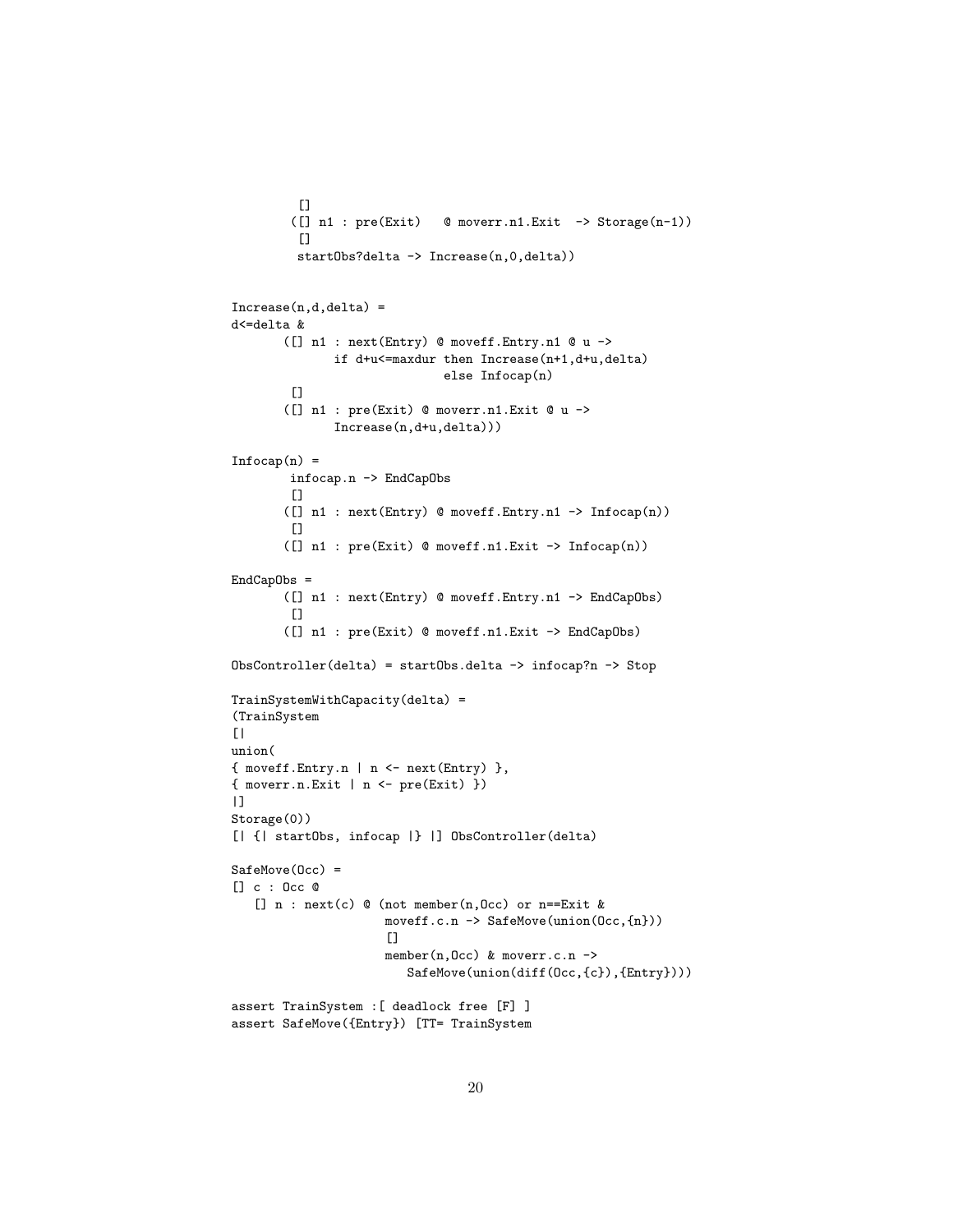```
CapacityFrom(n,delta) = |\tilde{ }| n' : {0..n} @
       startObs.delta -> infocap.n' -> Stop
assert CapacityFrom(0,lenOfObs) [TT=
       TrainSystemWithCapacity(lenOfObs) \ {| moveff,moverr |}
assert CapacityFrom(1,lenOfObs) [TT=
       TrainSystemWithCapacity(lenOfObs) \ {| moveff,moverr |}
assert CapacityFrom(2,lenOfObs) [TT=
       TrainSystemWithCapacity(lenOfObs) \ {| moveff,moverr |}
assert CapacityFrom(3,lenOfObs) [TT=
       TrainSystemWithCapacity(lenOfObs) \ {| moveff,moverr |}
assert CapacityFrom(4,lenOfObs) [TT=
       TrainSystemWithCapacity(lenOfObs) \ {| moveff,moverr |}
assert CapacityFrom(5,lenOfObs) [TT=
       TrainSystemWithCapacity(lenOfObs) \ {| moveff,moverr |}
assert CapacityFrom(6,lenOfObs) [TT=
       TrainSystemWithCapacity(lenOfObs) \ {| moveff,moverr |}
assert CapacityFrom(7,lenOfObs) [TT=
       TrainSystemWithCapacity(lenOfObs) \ {| moveff,moverr |}
assert CapacityFrom(8,lenOfObs) [TT=
       TrainSystemWithCapacity(lenOfObs) \ {| moveff,moverr |}
```
It is also worth noticing that the encoding for the case of the Scenario 2 can be obtained simply by revising the output of  $signal(S1)$  to  $AF$ .

### B The code in CSP with tock for the single line

We list here the translated code from Timed CSP into CSP with tock which can be tested using FDR. Once again, the code is for the case of Scenario 1. One can obtain the case of Scenario 2 by applying the same trick as remarked for the code in Timed CSP.

```
-- track plan
datatype TrackIDs = Entry | Exit |
           AE | AF | AG | AH
datatype SignalIDs = S1 | S2
datatype Aspect = Green | Red
TrainIDs = {1,2,3,4,5,6,7,8,9,10}
-- topo
trainlength(t) =if (member(t,TrainIDs)) then 1
                        else 0
tracklength(t) =if t==AE or t==AG then 3 else
if t==AF or t==AH then 3 else 0
```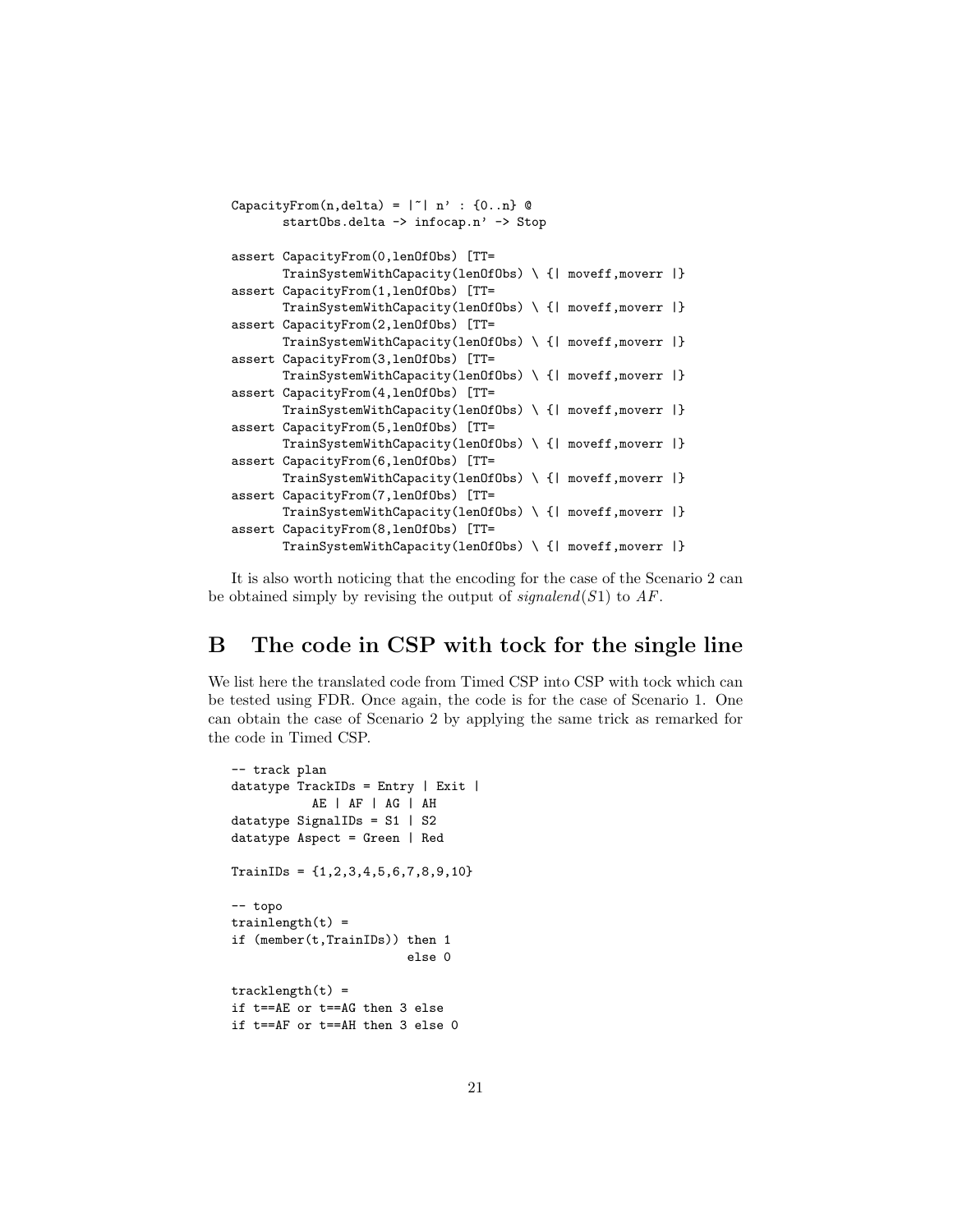```
next(t) =if (t==Entry) then {AE} else
if (t==AE) then {AF} else
if (t==AF) then {AG} else
if (t==AG) then {AH} else
if (t==AH) then {Exit} else {}
pre(t) = \{ t1 \mid t1 \leftarrow \text{TrackIDs}, \text{member}(t, \text{next}(t1)) \}signalhome(s) =
if (s==S1) then Entry else
if (s==S2) then AF else AF
signalend(s) =if (s==S1) then AG else
if (s==S2) then AH else AH
-- define some constants
delta = 30maxcap = 20maxdur = 35-- define types, channels
channel moveff, moverr : TrackIDs.TrackIDs
channel infocap : {0..maxcap}
channel startObs : {0..delta}
channel tock
tocks(n, P) =0 \le n and n \le maxdur & if n == 0 then P else tock \rightarrow tocks(n-1, P)
-- define the trains process
Train(id) = TrainBehave(id.Entry.Entry)
TrainBehave(id.front.rear) =
if (front == rear and front == Exit) then Train(id)
else
((front == rear and front != Exit &
  [] n : next(from) @ moveff.front.n
     -> tocks(trainlength(id),TrainBehave(id.n.rear)))
 \Box(front != rear \&moverr.rear.front
     -> if (front==Exit) then TrainBehave(id.front.front)
                          else tocks(tracklength(front)-
                                        trainlength(id),
                                     TrainBehave(id.front.front)))
 \Box(tock -> TrainBehave(id.front.rear)))
```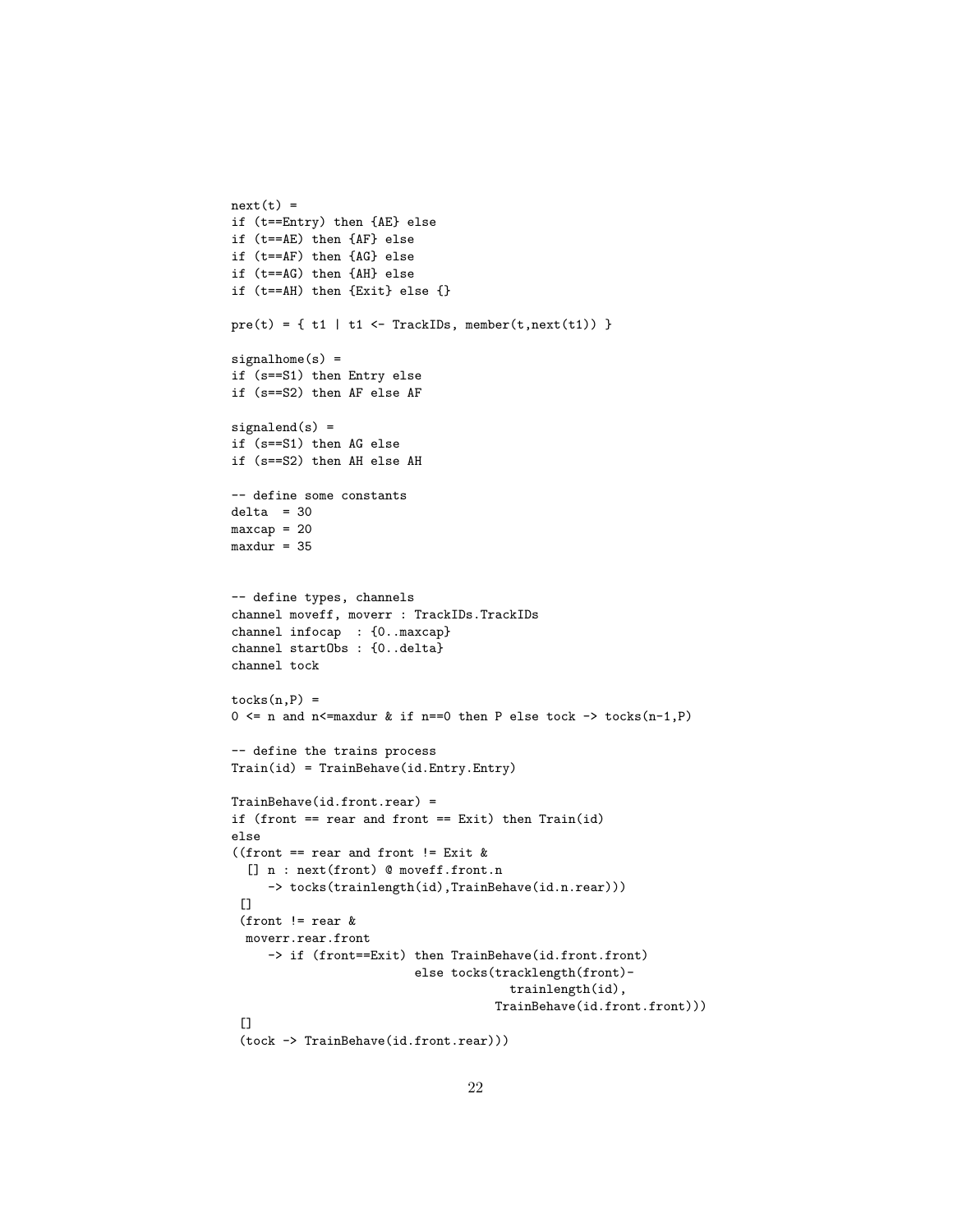```
Trains =
[| {| tock |} |] id : TrainIDs @ Train(id)
-- define signal process
SignalBehave(id.aspect) =
(aspect == Green &
 [] n : next(signalhome(id)) ©
  moveff.signalhome(id).n -> SignalBehave(id.Red))
[(aspect == Red &
 [] n : next(signalend(id)) ©
  moverr.signalend(id).n -> SignalBehave(id.Green))
[]
(tock -> SignalBehave(id.aspect))
Signals = [| {| tock |} |] id : SignalIDs @ SignalBehave(id.Green)
-- combine trains and signals
TrainSystem =
Trains
[[|
union(union(Union(
{{ moveff.signalhome(id).n |
   n<- next(signalhome(id)) } | id <- SignalIDs }),
Union(
{{ moverr.signalend(id).n |
   n<- next(signalend(id)) } | id <- SignalIDs })),
{| tock |})
|]Signals
-- define processes for observing capacity
Storage(n) =0<= n and n<= maxcap &
       (([] n1 : next(Entry) @ moveff.Entry.n1 -> Storage(n+1))
         \Box([] n1 : pre(Exit) @ moverr.n1.Exit -> Storage(n-1))
         []
         startObs?delta -> Increase(n,0)
         [(tock -> Storage(n)))
Increase(n,d) =0<= n and n<= maxcap and
0 <= d and d <= delta+1 &
if (d<=delta) then
      (([] n1 : next(Entry) @ moveff.Entry.n1 -> Increase(n+1,d))
```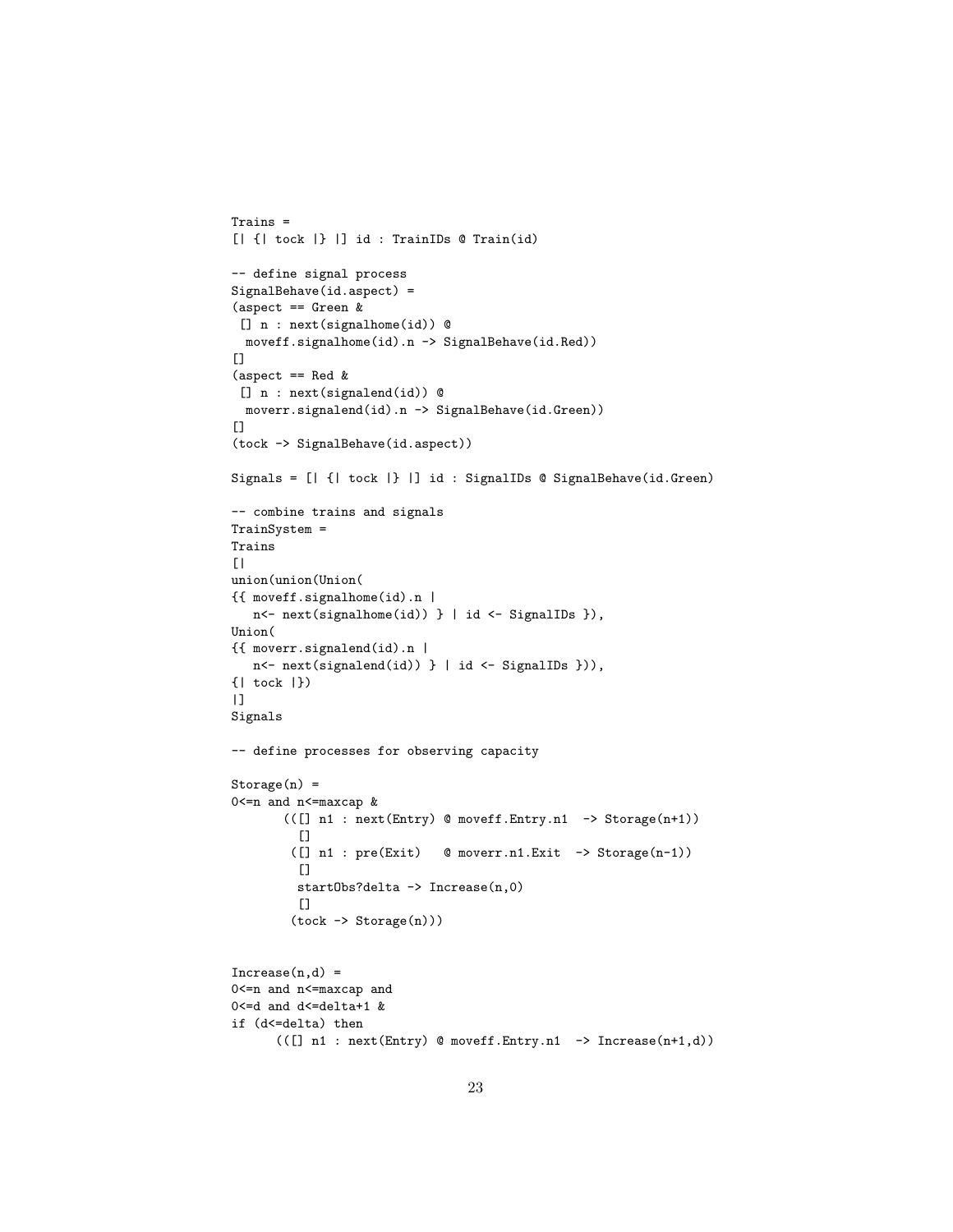```
[]
       ([] n1 : pre(Exit) @ moverr.n1.Exit -> Increase(n,d))
        \Box(tock \rightarrow Increase(n,d+1)))else Infocap(n)
Infocap(n) =0<= n and n<= maxcap &
      ((infocap.n -> EndCapObs)
        \Box([] n1 : next(Entry) @ moveff.Entry.n1 -> Infocap(n))
        \Box([] n1 : pre(Exit) @ moverr.n1.Exit -> Infocap(n))
        []
       (tock \rightarrow Intocap(n)))EndCapObs =
      (([] n1 : next(Entry) @ moveff.Entry.n1 -> EndCapObs)
        []
       ([] n1 : pre(Exit) @ moverr.n1.Exit -> EndCapObs)
        [(tock -> EndCapObs))
ObsController =
       (startObs.delta -> ObsController1)
       []
       (tock -> ObsController)
ObsController1 =
       (infocap?n -> ObsController2)
       []
       (tock -> ObsController1)
ObsController2 = tock -> ObsController2
TrainSystemWithCapacity =
(TrainSystem
[union(union(
{ moveff.Entry.n | n <- next(Entry) },
{ moverr.n.Exit | n <- pre(Exit) }),
{| tock |})
|]Storage(0))
[| {| startObs, infocap, tock |} |] ObsController
SafeMove(Occ) =
[] c : Occ @
   [] n : next(c) @ (not member(n,0cc) or n==Exit &moveff.c.n -> SafeMove(union(Occ,{n}))
```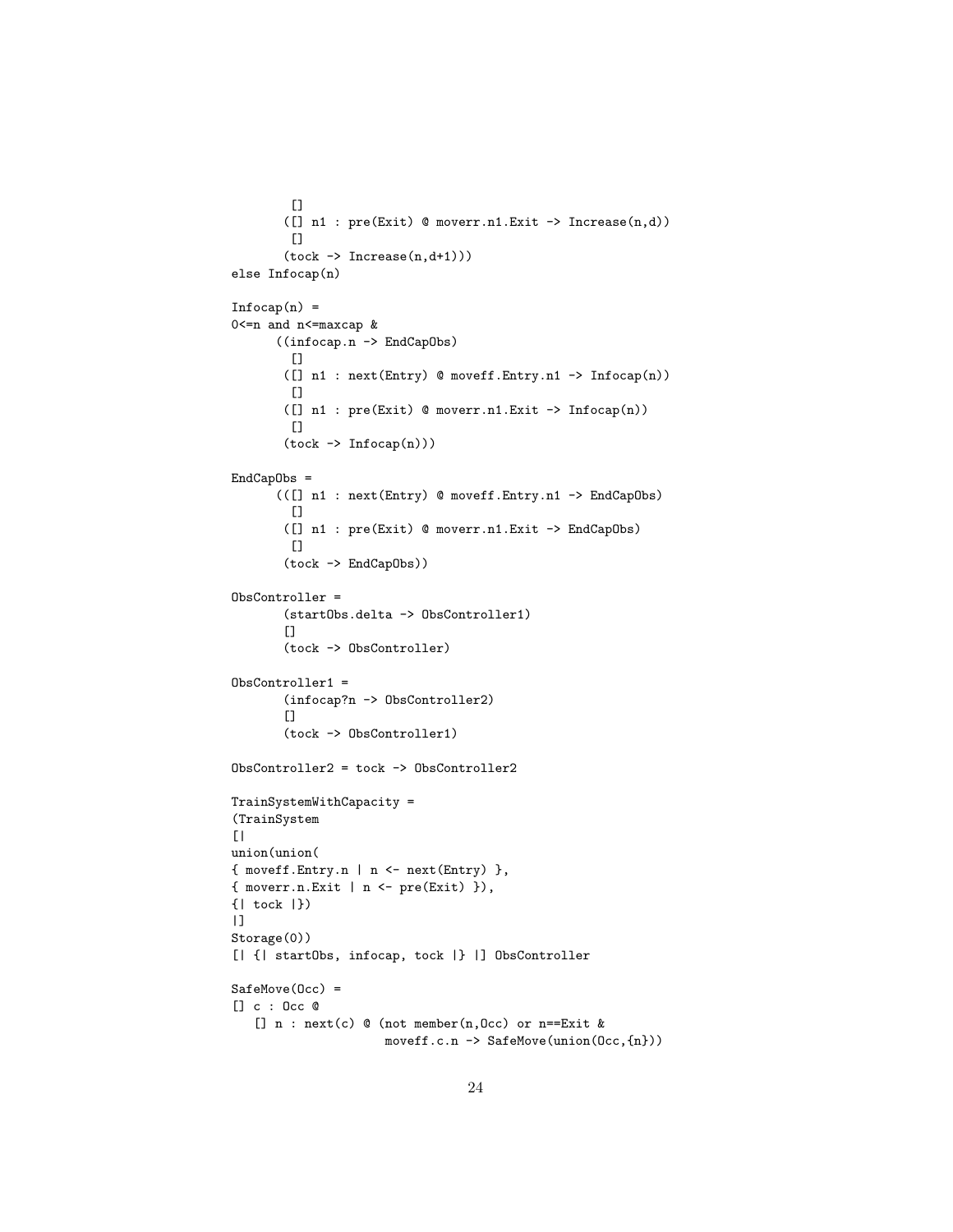```
[]
                     member(n,Occ) & moverr.c.n \rightarrowSafeMove(union(diff(Occ,{c}),{Entry})))
[] tock -> SafeMove(Occ)
assert TrainSystem :[ deadlock free [F] ]
assert TrainSystemWithCapacity :[ deadlock free [F] ]
assert SafeMove({Entry}) [T=
           TrainSystem :[ tau priority over ]: { tock }
CapacityFrom(n) =0<= n and n<= maxcap &
|~| n' : {0..n} @ CapacityFrom1(n')
CapacityFrom1(n) =0<= n and n<= maxcap &
((startObs.delta -> CapacityFrom2(n))
\Box(tock -> CapacityFrom1(n)))
CapacityFrom2(n) =0<= n and n<= maxcap &
((infocap.n->CapacityFrom3)
 [(tock -> CapacityFrom2(n)))
CapacityFrom3 = tock -> CapacityFrom3
assert CapacityFrom(0) [T=
           TrainSystemWithCapacity \ {| moveff,moverr |}
           :[ tau priority over ]: {tock}
assert CapacityFrom(1) [T=
           TrainSystemWithCapacity \ {| moveff,moverr |}
           :[ tau priority over ]: {tock}
assert CapacityFrom(2) [T=
           TrainSystemWithCapacity \ {| moveff,moverr |}
           :[ tau priority over ]: {tock}
assert CapacityFrom(3) [T=
           TrainSystemWithCapacity \ {| moveff,moverr |}
           :[ tau priority over ]: {tock}
assert CapacityFrom(4) [T=
           TrainSystemWithCapacity \ {| moveff, moverr |}
           :[ tau priority over ]: {tock}
assert CapacityFrom(5) [T=
           TrainSystemWithCapacity \ {| moveff,moverr |}
           :[ tau priority over ]: {tock}
```